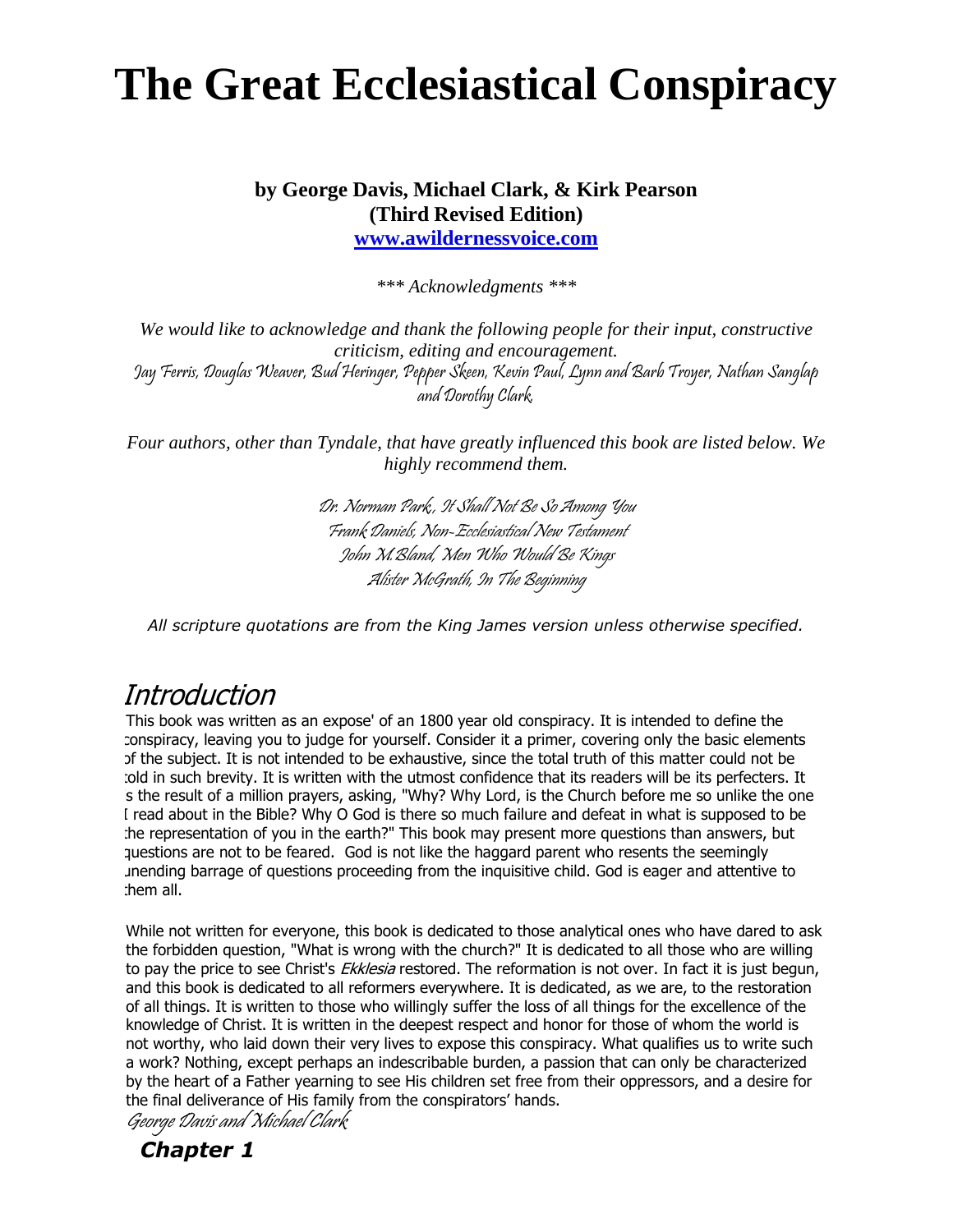## *The King's New Bible*

 History is brimming with men whose hearts were forged in times of religious tyranny. The abuses increased until someone came forth with God's cry for freedom. Men like Peter Waldo, John Wycliffe, John Hus, Savonarola, Martin Luther, Huldreich Zwingli, and John Calvin, to name a few. Some of these gave their very lives for that declaration. These were men crying for reformation. The word *reformation* implies that the church to be reformed was deformed or malformed. What was in need of reformation? What was wrong? Some things seemed obvious, but average people had no way of proving or disproving their suspicions. If they did speak up their lives would be endangered by the very institution that claimed to speak for the God of love. The terror that plagued the hearts and minds at the very mention of the word *heretic* kept them silent, for the end of everyone who was given the title was the same--burning at the stake.

There was one that would not keep silent. His keen mind had been honed in the finest schools of 15th century England. William Tyndale was a graduate of Oxford and Cambridge, a Greek scholar. He was a man moved by compassion for the plight of the people of England. He despised the tyranny of the papal Church, showing his contempt by referring to its priesthood as scribes and Pharisees.

"Moreover, because the kingdom of heaven, which is the scripture and word of God, may be so locked up, that he which readeth or heareth it, cannot understand it: as Christ testifieth how the Scribes and the Pharisees had so shut it up (Matt 23) and had taken away the key of knowledge (Luke 11) that their Jews which thought themselves within, were yet so locked out, and are to this day that they can understand no sentence of the scripture unto salvation, though they can rehearse the texts everywhere and dispute thereof as subtly as the popish doctors of dunce's dark learning, which with their sophistry, served us, as the Pharisees did the Jews…" *(Tyndale's New Testament, preface 1534)*

Furthermore, he accused them of altering the scriptures to suit their own purpose. "I thought it my duty (most dear reader) to warn thee before and to show thee the right way in, and to give thee the true key to open it withal, and to arm thee against false prophets and malicious hypocrites whose perpetual study is to leavn the scripture with glosses, and there to lock it up where it should save thy soul, and to make us shoot at a wrong mark, to put our trust in those things that profit their bellies only and slay our souls."(Ibid, Preface)

#### Later George Fox wrote:

"Master Tyndale considered this only, or most chiefly, to be the cause of all mischief in the Church, that the Scriptures of God were hidden from the people's eyes; for so long the abominable doings and idolatries maintained by the pharisaical clergy could not be espied; and therefore all their labor was with might and main to keep it down, so that either it should not be read at all, or if it were, they would darken the right sense with the mist of their sophistry, and so entangle those who rebuked or despised their abominations; wresting the Scripture unto their own purpose, contrary unto the meaning of the text, they would so delude the unlearned lay people, that though thou felt in thy heart, and wert sure that all were false that they said, yet couldst thou not solve their subtle riddles." *Foxe, pp. 141-142.*

Tyndale's assessment of the problem was that the scriptures were hidden from the eyes of the people. As a result, the people could not solve the priest's subtle riddles. The clergy covered up their abominations and idolatries by hiding the scriptures from the people's eyes and darkening the right sense of the scriptures by their fallacious arguments. This went well beyond mere verbal deceit to tampering with the scriptural text.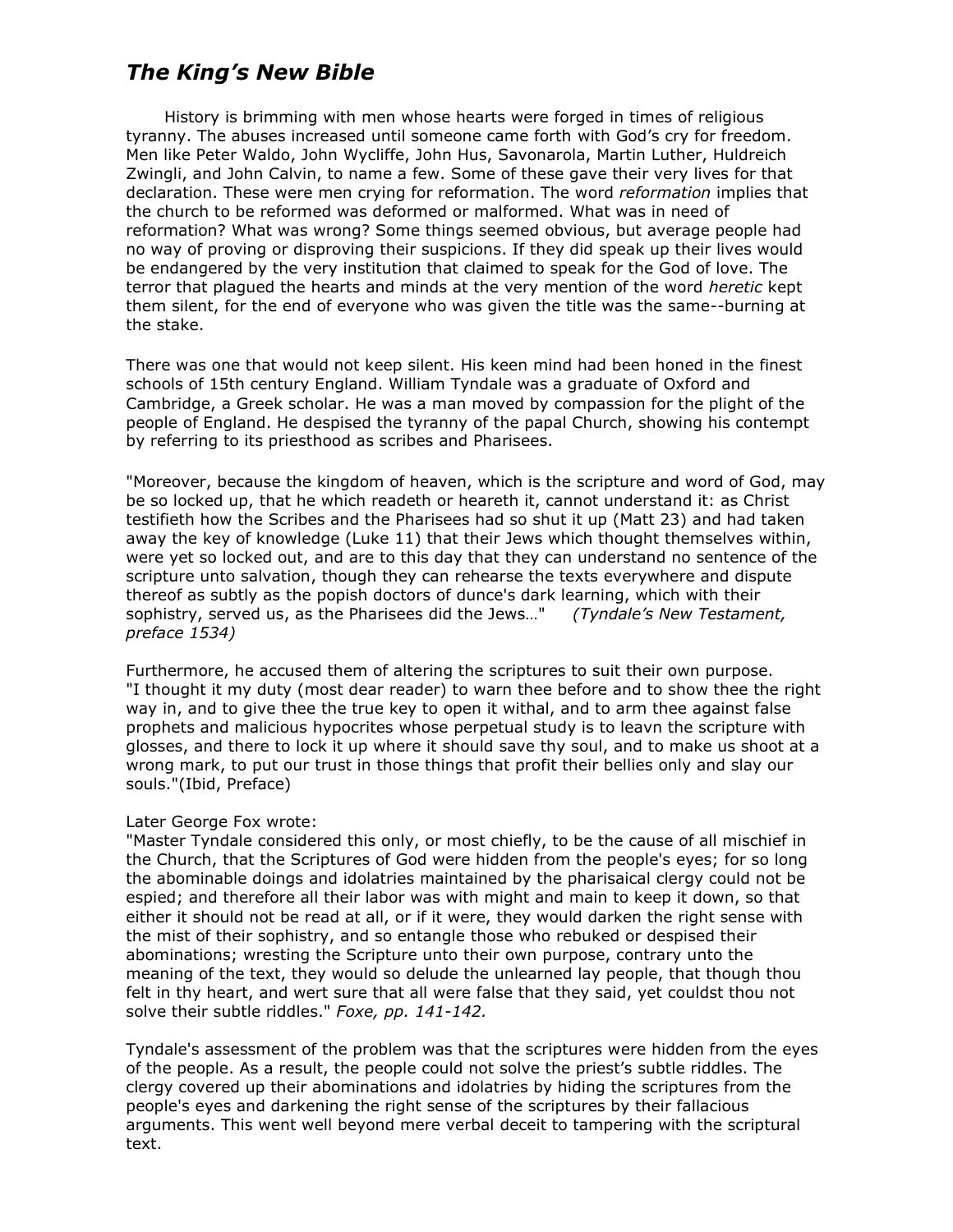Tyndale set himself to solve this problem by producing the world's first English New Testament, translated from the original Greek into the common vernacular of the people. In doing so, he exposed what we call *the great ecclesiastical conspiracy* that was at the heart of all the abuses. The church had something to protect and protect it they did, and in their usual manner they began to plot the death of the heretic.

Michael Scheifler tells of the general sense of ill will toward Tyndale by those of the papal church, and why.

"Sir Thomas More, had this to say about Tyndale- he calls him 'a beast', as one of the 'hell-hounds that the devil hath in his kennel', discharging a 'filthy foam of blasphemies out of his brutish beastly mouth'...

"So what had Tyndale done in his translation that was so heretical? According to David Daniell, Tyndale had translated the Greek word for 'elder' as 'elder' instead of 'priest', he had translated the Greek word for 'congregation' as 'congregation' instead of 'church', the Greek word for 'repentance' as 'repentance' instead of 'penance' etc. Why were such differences important to the church? The Roman Church has priests, not elders. A congregation implies a locally autonomous group of believers guided by the Holy Spirit and not a hierarchical unified church subject to a Pope. The Roman Church is built on penance and indulgences to the priest and Church, not repentance to, and forgiveness from God. In trying to faithfully render the Greek into English, Tyndale's translation exposed the errors of the church to the people which quickly brought the wrath of the church down on him." *(Michael Scheifler William Tyndale - Heretical Blasphemer?)*

Even the casual reader of history will discover that there was in fact an attempt by the Church of Rome to adulterate the scriptures. An attempt to replace the Greek and Hebrew text with Latin to keep the true meaning of the scriptures from the people, concealing them in a dead language that only scholars knew. It was a conspiracy conceived in hell.

Let us digress for a moment.

By 600 AD Latin was the only language allowed for scripture. The scriptures were thus subject to Papal interpretation and were most certainly altered to suit the church's ecclesiastical paradigm. This explains the hatred for the Hebrew and Greek texts, since the original texts exposed their façade.

Albert Gilmore explains,

"The languages of the early Bibles, Hebrew and Greek, were no longer of interest. So marked did this lack of interest become that when, after the Renaissance, Cardinal Ximenes published his Polyglot edition with the Latin Vulgate between the Greek and Hebrew versions of the Old Testament, he stated in his preface that it was 'like Jesus between two thieves" *(Gilmore, The Bible: Beacon Light of History, Boston: Associated Authors, 1935, p. 170).*

Tyndale was right. They were wresting the scriptures unto their own purposes. How far had the church fallen from its original norm? Suffice it to say that it was nothing like its founder (Jesus) intended. Amazingly enough, the Bible itself was the primary tool for deception. By the adulteration and misrepresentation of the scriptures, ambitious men justified their jobs in a system ruled by despotic pontiff kings and their hireling bishops. This is no less than a conspiracy that continues to this very day.

The following questions may help us see the depth of this conspiracy.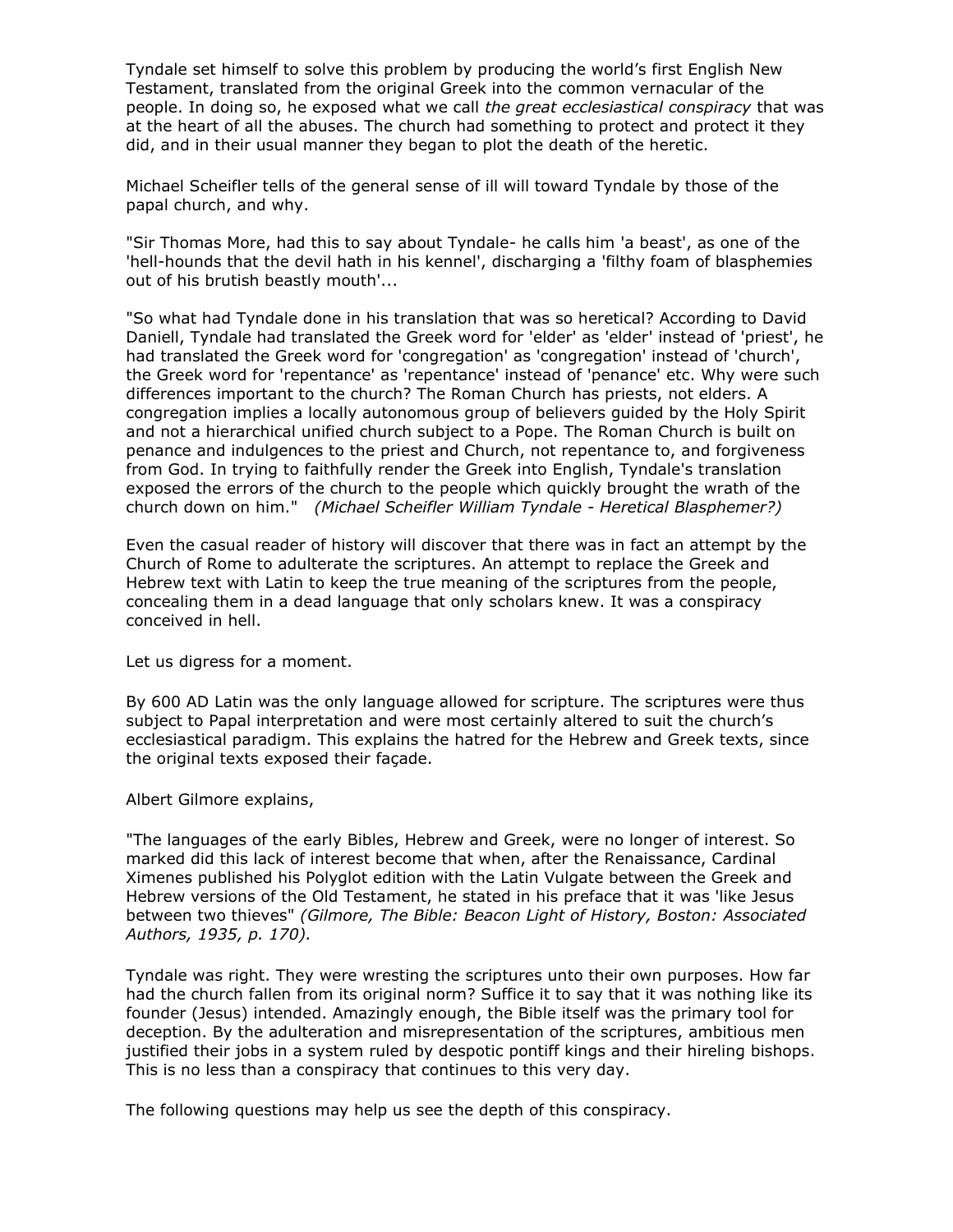How did the Greek word *Ekklesia,* meaning *a called out assembly*, come to be translated *church*, a word that is neither Greek or English but is of doubtful Latin or perhaps Scottish origin and implies temple worship? Some believe it to be of pagan origin. Regardless, what is a word that is neither Greek nor English doing in a Greek to English translation?

Why did the Greek words *"presbytery* (the elderly), *apostle* (envoy or sent one), and *deacon* (servant) remain untranslated into their Anglicized form? Why was the Greek word *presbuteros* (older or elderly) translated *priest*? Why indeed! There is little doubt that these words remained untranslated so the clergy could redefine them, interpreting them with the strongest institutional and hierarchical connotations. Was this mere ignorance, or a means of creating a ruling class of super saints? It is clear to us that down through the years the scriptures have been subjected to papal tampering. There even remains evidence that some of the early manuscripts were altered.

"But almost all authorities on the text agree that they preserve a better text than the standardized 5th century one, which shows clear signs of having been edited." *(Erdmans handbook to the Bible, pp. 73)*

It is also clear that this tampering was to promote and justify a system of church government ordered after the government of "the kings of the Gentiles," which Christ had strictly prohibited, saying, **"But you shall not be so."** (See Luke 22:25-26). Whatever happened to the servanthood that Jesus and the early Church modeled? How did these servants of the first century give way to the pontiff kings of the fourth and fifth centuries? Had Christ's declaration, **"But you shall not be so,"** been forgotten?

The early believers followed the Lord's example and instructions on this all-important matter, and they viewed servanthood as the highest vocation. But by the close of the first century, the subtle signs of the rise of the bishops began, ever so cunningly, to corrupt the simplicity of the faith and to defile the example of the lowly Christ. As absolute power tends to corrupt absolutely, so the corruption began. Like a dead corpse rotting away, in time the Church bore only a vague resemblance to what was once living and vibrant.

In the third century, the wound worsened by the full marriage of this apostate church to paganism. This new "Christianity" became the imperial religion of the Roman Empire. It was there at Constantinople that the very first Christian temples were constructed. They were merely christianized pagan temples. The priesthood was fashioned after a mixture of the Old Testament and pagan priesthoods. Finally, Rome had done it. If they could not add Christ to the pantheon, they would bring the pantheon to Christianity. The Romans had long since tried to further unite their empire by uniting all its gods in one temple, the pantheon. There the worship of the Son was mixed with the worship of the sun, so much so that a third century mosaic from a tomb found under Saint Peter's in Rome depicted Christ as the sun god in his chariot. It was not until the fifth century that the worshipers in Rome stopped bowing to the sun before entering Saint Peter's basilica.

"Pope Leo 1, in the middle of the fifth century, rebuked worshippers who turned around to bow to the sun before entering St Peters basilica." *(Erdmans' handbook to the history of Christianity pg. 131)*

The deception reigned unchecked for 925 years, until William Tyndale challenged this religious institution with the light of the truth. He revealed part of the conspiracy that had enslaved the family of God in this twisted, abnormal thing, which the pharisaical clergy called the church.

Although he revealed some of the conspiracy, changing history forever, it none the less remains. The light sent it scurrying into the shadows only to return in a more subtle,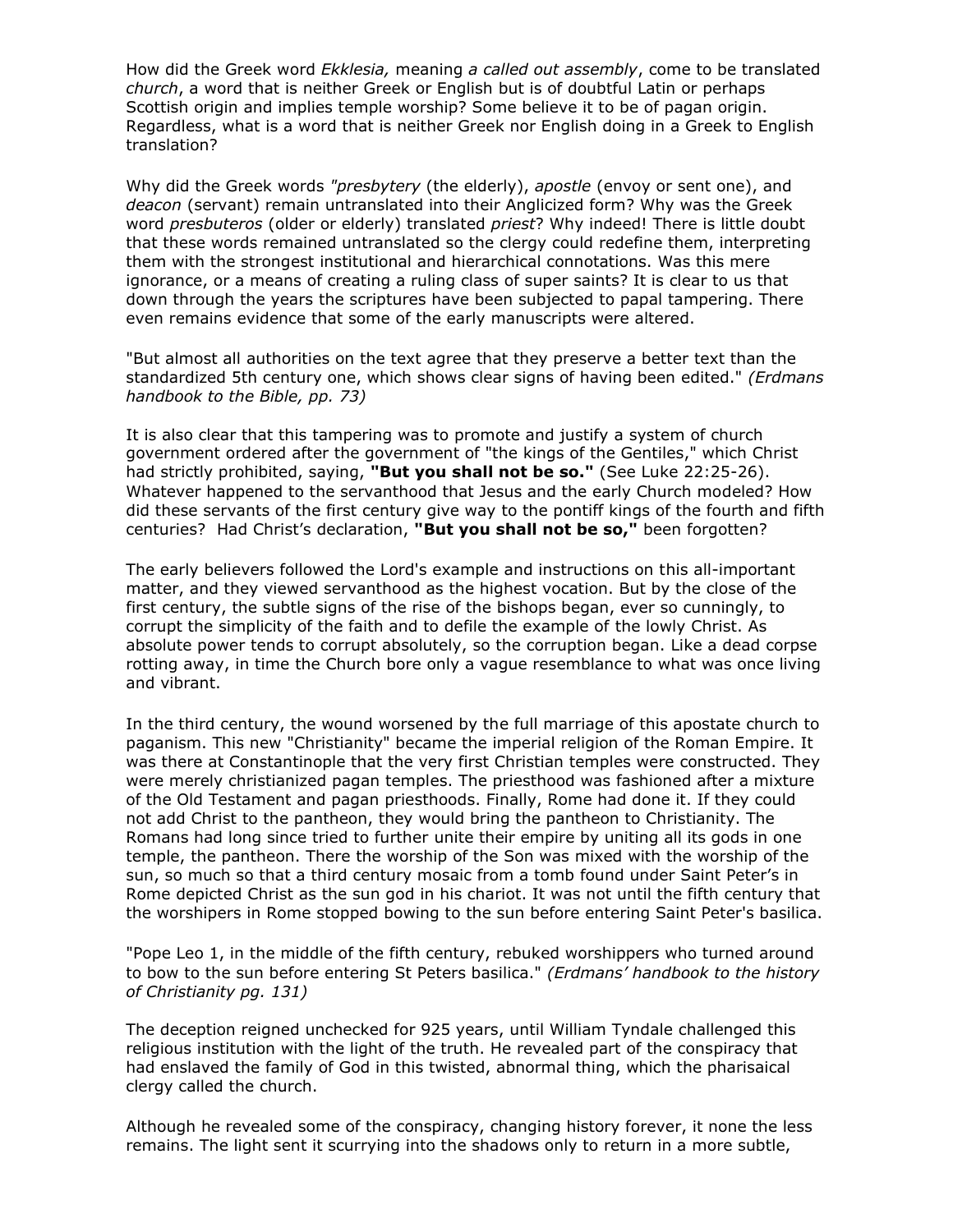congenial form, an anglicized form. It now smiled as it placed the dagger between the forth and the fifth rib. A tame beast is still a beast, and though defanged and declawed, it can still cripple and maim.

After Tyndale was martyred for his efforts, and all but two of his Bibles destroyed, several important events occurred. First, Henry VIII evicted the Catholic Church from England because the Pope refused to annul his marriage with Catherine of Aragon and sanction his illicit relationship with Anne Boleyn. The break with Rome came in 1534, when Parliament passed the Supremacy Act, making Henry head of the Church of England. Henry was somewhat sympathetic to Luther's views, which opened England as never before to Protestant influences, including translating, printing and importing Protestant Bibles. Some men, such as Coverdale, were inspired to continue in the spirit of Tyndale's work. There was also the Geneva Bible, which effected great changes throughout Europe. In the tradition of Tyndale, these Bibles no longer promoted the divine right of kings and ruling bishops, but instead recognized the priesthood of all believers. To kings and bishops who exercised absolute authority over the masses, this was intolerable. More than anything else, this set the stage for the translation of a new Bible. The king's new Bible was translated to solidify the station of both king and bishops, preserving and advancing a system of Church government that stood in antithesis to Christ's example and teachings and continues to do so until this very day.

We believe in the inspiration and accuracy of the *koine* Greek texts of the New Testament. However the translations that have followed are not as reliable for a number of reasons, not the least of which is ecclesiastical ambition. Historically, this love letter from God that we call the Bible was shaped into a scepter of power in the hands of popes, kings and would-be kings to further consolidate their power over the masses. Undoubtedly this very ambition has tainted the translations from Jerome onward. This reached new heights at a time when bishops sought the approval of kings to authorize translations that had been purposefully skewed toward their ecclesiastical paradigm.

It is ludicrous to many that the Protestant Church could be guilty of carrying on any of the traditions of the Catholic Church that it so loudly objected to. To some, the idea of an ongoing conspiracy is even more unbelievable, because they already possess the unadulterated truth. They hold it in their hands, professing that it is the ultimate authority, the only true Bible, the authorized Bible, the King James Bible. Authorized by whom? No less than King James himself! King James did his part in preserving the conspiracy.

An understanding of the political climate of the early  $16<sup>th</sup>$  century is crucial if we are to comprehend the motives and logic behind the king's new translation. King James was a staunch advocate of the divine right of kings, as facilitated by puppet bishops. This was the Anglican answer to papal succession, in which active resistance to pope or king was considered a sin worthy of eternal damnation. In his *Basilicon Doron,* in the second sonnet entitled "THE ARGUMENT OF THE BOOK" (written to his son), we catch a glimpse of James' exaggerated appraisal of kingship.

> *"GOD gives not Kings the style of Gods in vain, For on his throne his Scepter do they sway: And as their subjects out* [sic] *them to obey, So Kings should fear and serve their god again".*

Using similar language, in his first address to the Parliament, James defended his doctrine of the divine right of kings. He did not mince words regarding his intention to be an absolute monarch over England. He presented the following logic as grounds for his supremacy.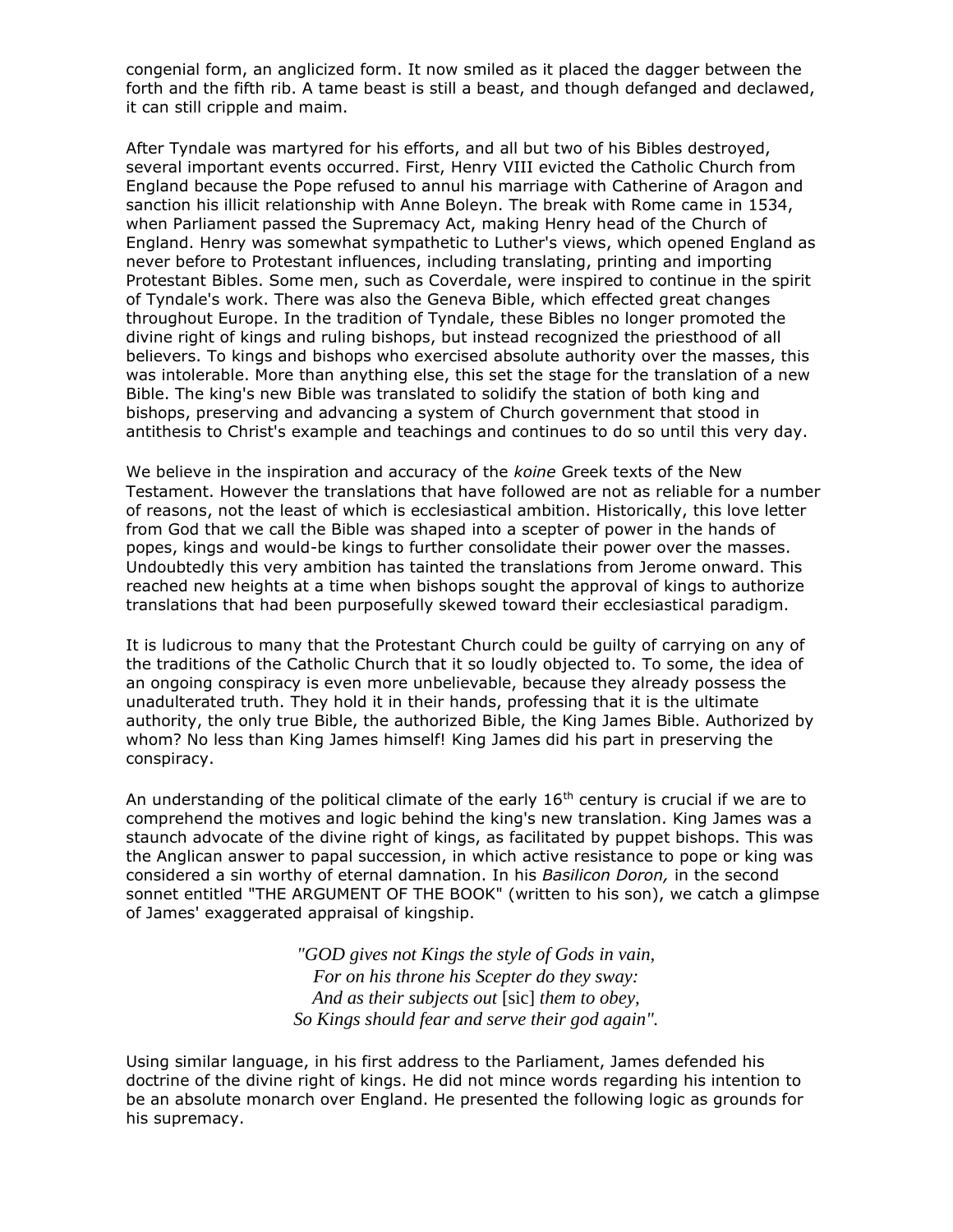*"THE state of monarchy is the supremest thing upon earth, for kings are not only God's lieutenants upon earth and set upon God's throne, but even by God himself they are called gods."*

True to his words, James dissolved Parliament and for ten years thereafter he ruled England without it.

Considering James' overstated view of kingship and his disregard for the parliamentarian style of leadership, it is understandable that he would also have apprehensions regarding Presbyterianism. This style of church government was developed by Calvin in Geneva, and had no place for kings or bishops.

In his excellent book entitled *In the Beginning*, Alister McGrath tells of a particular event that took place in Scotland, which shaped James' views on this matter.

"His views on this matter were shaped to no small extent by some unpleasant experiences with Scottish presbyteries, particularly under Andrew Melville, a Scottish Presbyterian who had taught at Geneva Academy, and formed a close personal relationship with Calvin's protégé, Theodore Beza. At a heated encounter between the king and senior churchmen at Falkland Place in October 1596, Melville had physically taken hold of James and accused him of being "God's silly vassal." Melville pointedly declared that while they would support James as king in public, in private they all knew perfectly well that Christ was the true king of Scotland, and his kingdom was the Kirk - a kingdom in which James was a mere member, not a lord or head. James was shaken by this physical and verbal assault, not the least because it suggested that Melville and his allies posed a significant threat to the Scottish throne." ("In The Beginning" - Pg. 140)

James also developed a dislike for the Geneva Bible, which was widely read and promoted by the Puritans. At that time it was in fact the most popular Bible in England. James' disdain for the Geneva Bible was not so much due to the translation itself but primarily because of its marginal notes that promoted the notion that all believers comprised the New Testament priesthood and that they, not the king, were God's anointed.

The Geneva Bible notes on Psalms 105:14-15 read,

*Psalm 105:14 He suffered no man to do them wrong: yea, he reprove kings for their sakes; (g) That is, the king of Egypt and the king of Gerar, (Ge 12:17,20:3)*

Psalm 105:15 [Saying], Touch not mine <sup>h</sup> anointed, and do my <sup>*i*</sup> prophets no harm.  *(h) Those whom I have sanctified to be my people.*

 *(i) Meaning, the old fathers, to whom God showed himself plainly, and who set forth his word.*

The anointed that should not be touched were not kings. In fact, God reproved kings for their sake. The anointed consists of ALL those whom God has sanctified to be His people, not a king or a special breed of ruling ministers. The Geneva Bible notes on Luke 22:24 reads,

#### *Luke 22:24 <sup>8</sup> And there was also a strife among them, which of them should be accounted the greatest. (8) The pastors are not called to rule but to serve.*

Gary DeMar comments further, "In 1620 the Pilgrims arrived at Plymouth with their Bibles and a conviction derived from those Bibles of establishing a new nation. The Bible was not the King James Version. When James I became king of England in 1603, there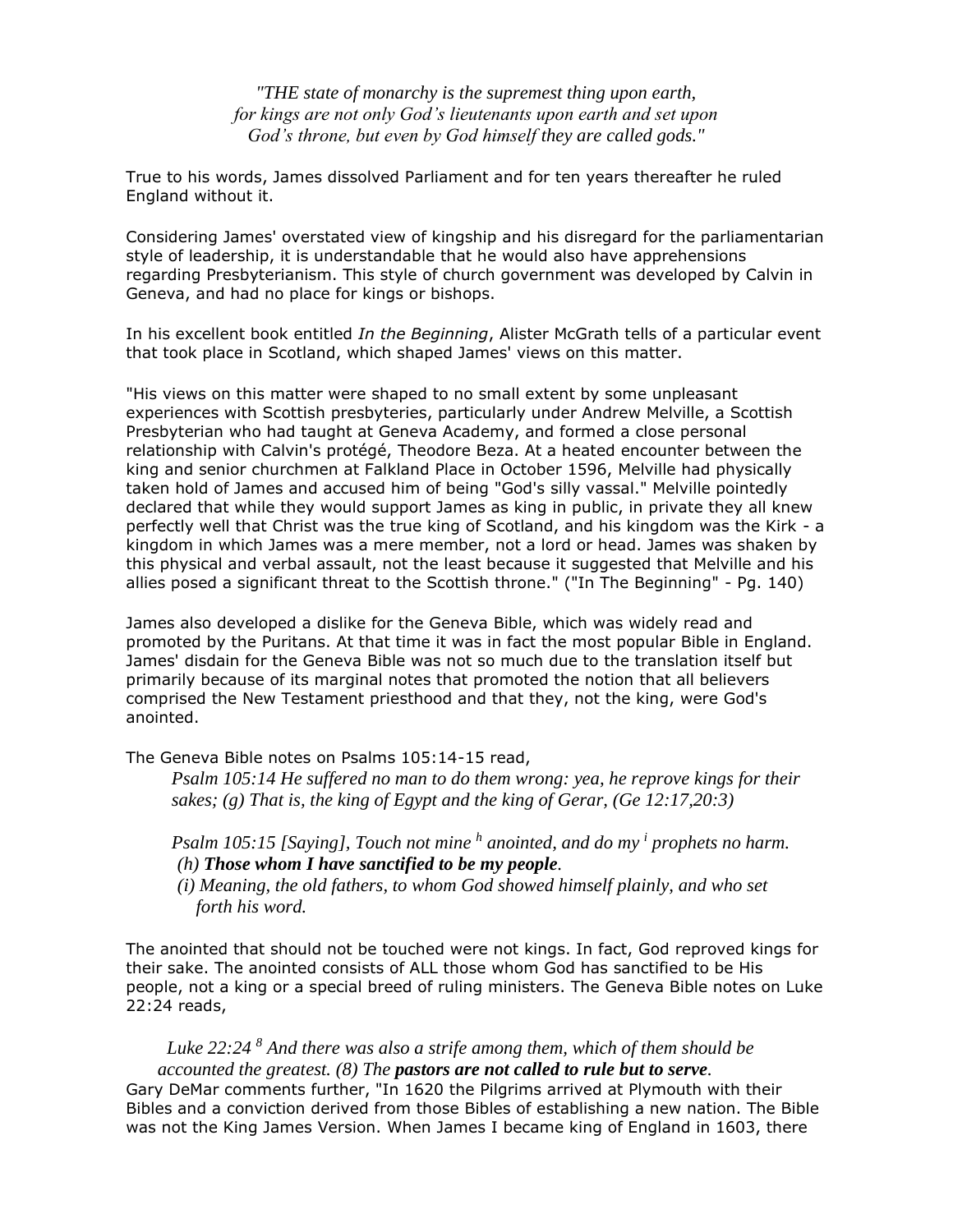were two translations of the Bible in use; the Geneva Bible was the most popular, and the Bishops' Bible was used for reading in churches.

King James disapproved of the Geneva Bible because of its Calvinistic leanings. He also frowned on what he considered to be seditious marginal notes on key political texts. A marginal note for Exodus 1:9 indicated that the Hebrew midwives were correct in disobeying the Egyptian king's orders, and a note for 2 Chronicles 15:16 said that King Asa should have had his mother executed and not merely deposed for the crime of worshipping an idol. The King James Version of the Bible grew out of the king's distaste for these brief but potent doctrinal commentaries. He considered the marginal notes to be a political threat to his kingdom.

At a conference at Hampton Court in 1604 with bishops and theologians, the king listened to a suggestion by the Puritan scholar John Reynolds that a new translation of the Bible was needed. Because of his distaste for the Geneva Bible, James was eager for a new translation. 'I profess,' he said, 'I could never yet see a Bible well translated in English; but I think that, of all, that of Geneva is the worst.'" (The Geneva Bible: The Forgotten Translation *by Gary DeMar*)

This helps us to better understand why the Geneva Bible was so despised by King James. It is not an overstatement to say that much of James' conduct as king of England was reactionary, done to counter an unacceptable turn toward egalitarianism. There is little doubt in our minds but that a clandestine scheme lay at the heart of James' decision to translate his new Bible.

After James came to England and was crowned king, a bishop by the name of Richard Bancroft, soon to become archbishop, sought to save the church and the nation of England from the puritan "false prophets." Bancroft was awareof James' exalted view of kingship and used that knowledge to promote his own agenda. In presenting the Puritans as a threat to the crown, Bancroft solicited the king's help in suppressing this greatest threat to his position and power and in so doing made himself the highest authority in the Church of England, second only to the King himself. There can be little doubt but that the true motive behind Bancroft's intrigue was a desire to preserve the power of the unbiblical bishoprick.

Alister McGrath explains Bancroft's strategy.

"Bancroft's strategy for coping with James was simple. He would persuade James that the monarchy was dependent upon the episcopacy. Without bishops there was no future for the monarchy in England." ("In The Beginning" - Pg. 152)

This political cunning played a significant role in the decision to translate a new Bible, an *Authorized Version* that would make all other versions unauthorized. From all appearances, the new translation was a calculated initial step toward ridding England of the despised Geneva Bible and its marginal notes. This new Bible would preserve and promote the divine right of kings and bishops to rule. Bishop Bancroft was placed in charge of the translation. This move was akin to a CEO entrusting the company finances to a known embezzler! There is little doubt that Bancroft stacked the translation panel with a goodly number of translators who shared his views.

#### Mr. McGrath explains,

"A further point that helped win Bancroft over to the new translation was that he was able to secure for himself a leading personal role in selecting the translators, and then in limiting their freedom. Bancroft had realized that it was better to create a new official translation that he could influence than to have to contend with the authorization of the Geneva Bible. It was decidedly the lesser of two evils. He was in a position to exercise considerable influence over the new bible, by laying rules of translation that would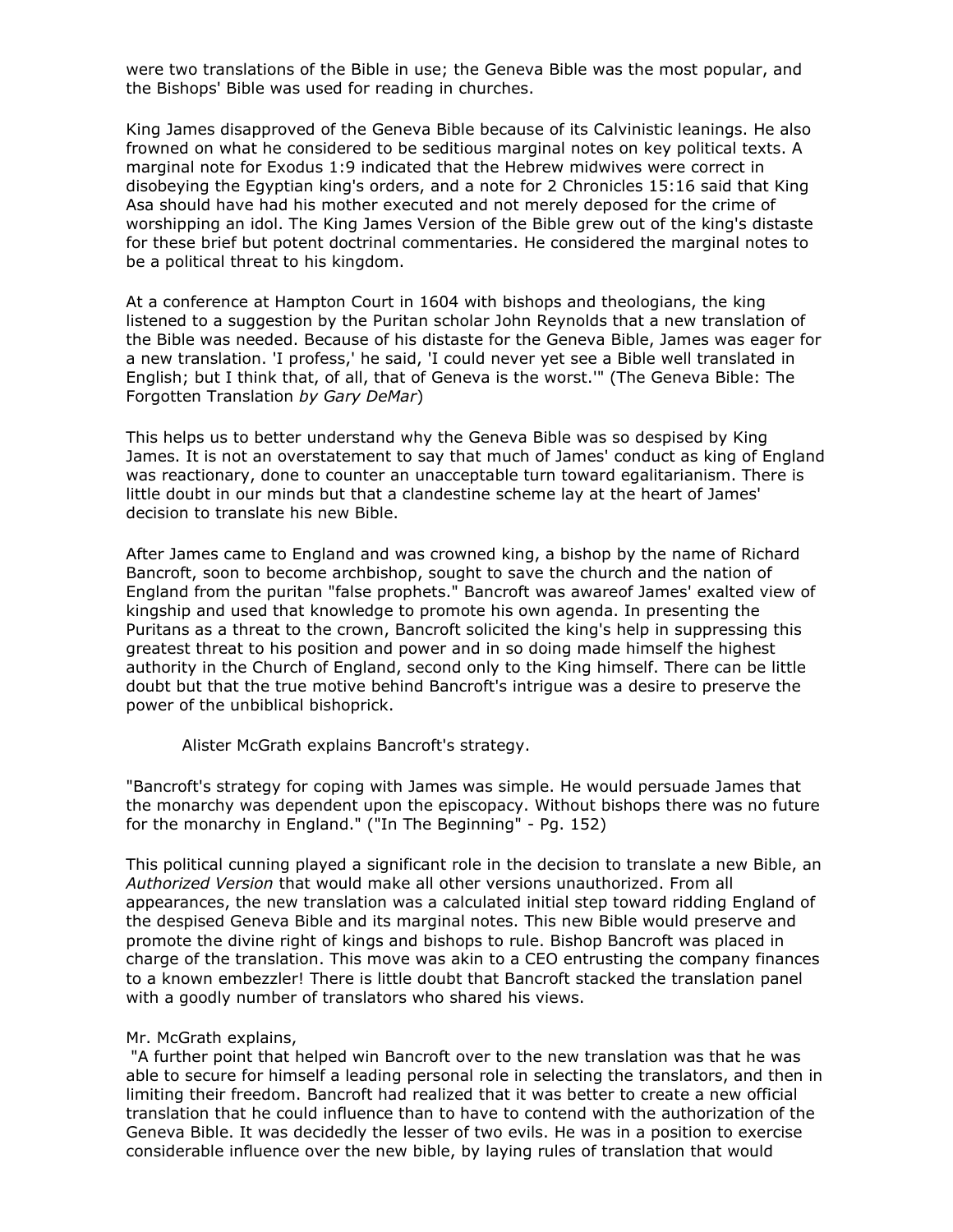insure that it would be sympathetic to the position and sensitivities of the established church of England. And finally he would be in a position to review the final text of the translation, in case it needed any judicious changes before publication…" ("In The Beginning" - Pg 164)

Determined to ensure that the translation process was prudently guided, Bancroft limited the freedom of the translators by drafting fifteen rules of translation, which were approved by King James.

Two of these rules are of special importance.

1.) "The ordinary Bible read in the church, commonly called the Bishops Bible, was to be followed and as little altered as the truth of the original will permit." 3.) "The old Ecclesiastical words to be kept, vis. The word Church not to be translated Congregation &c."

The Bishops Bible was a revision of the Great Bible, which was expressly translated in hopes of replacing the Geneva Bible. Archbishop Matthew Parker commissioned this revision. A company of bishops did the translating - thus the name "The Bishops Bible." Archbishop Parker faced considerable opposition from the Puritans for his insistence upon the use of robes and his writings that held to the old line.

Ironically the Bishops Bible, which until that time had been ineffective in accomplishing its original purpose of replacing the Geneva Bible, would now, in the hands of another ambitious bishop, be used to that very end. In order to preserve their precious power base, King James and Bishop Bancroft took a giant step backwards in order to negate the Tyndale, Coverdale, and Geneva Bibles.

Rule number three was clearly designed to insure that Tyndale's translation of the Greek word *ekklesia* as *congregation* instead of *church* would not be used in the King's new Bible. Tyndale had translated the Greek word *ekklesia* as *congregation*, and revealed his contempt for the word *"Church"* by using the word "churches" in acts 19:37 to refer to heathen temples. Could he have been trying to tell us something?

Clearly, an accurate translation was not the objective of Bancroft and his team. As if that were not enough, when the translation was complete, Bancroft took the final draft into his home and further altered it before giving it over to the king to be published.

#### Alister McGrath explains,

"Having completed their recommendations for revision (of the work of the translators of the Kings new Bible), the text was passed on to Miles Smith and Thomas Bilson, who were charged with the adding of the finishing touches. It is not clear whether their role was to review the overall text of the translation, or simply to comment on the specific changes proposed by the editorial committee that had met at Stationers' Hall. Then, in an apparently unscripted development, Richard Bancroft reviewed what had been hitherto regarded as the final version of the text. It would be one of his final acts; Bancroft died on November 2, 1610, and never lived to see the translation over which he had held so much sway (by order of the king). Smith complained loudly to anyone who would listen that Bancroft had introduced fourteen changes in the final text without any consultation. Yet we remain unclear to what those alleged changes might have been." (*In The Beginning* - Pg. 188)

This is only a sample of the kind of political jockeying that was going on behind the scenes and the ambition that sponsored the translating, editing and publication of the king's new Bible, which could not escape being tainted by such ambition.

King James prohibited his translators from removing the old ecclesiastical words that had taken generations to weave into the text. He had to make a special emphasis in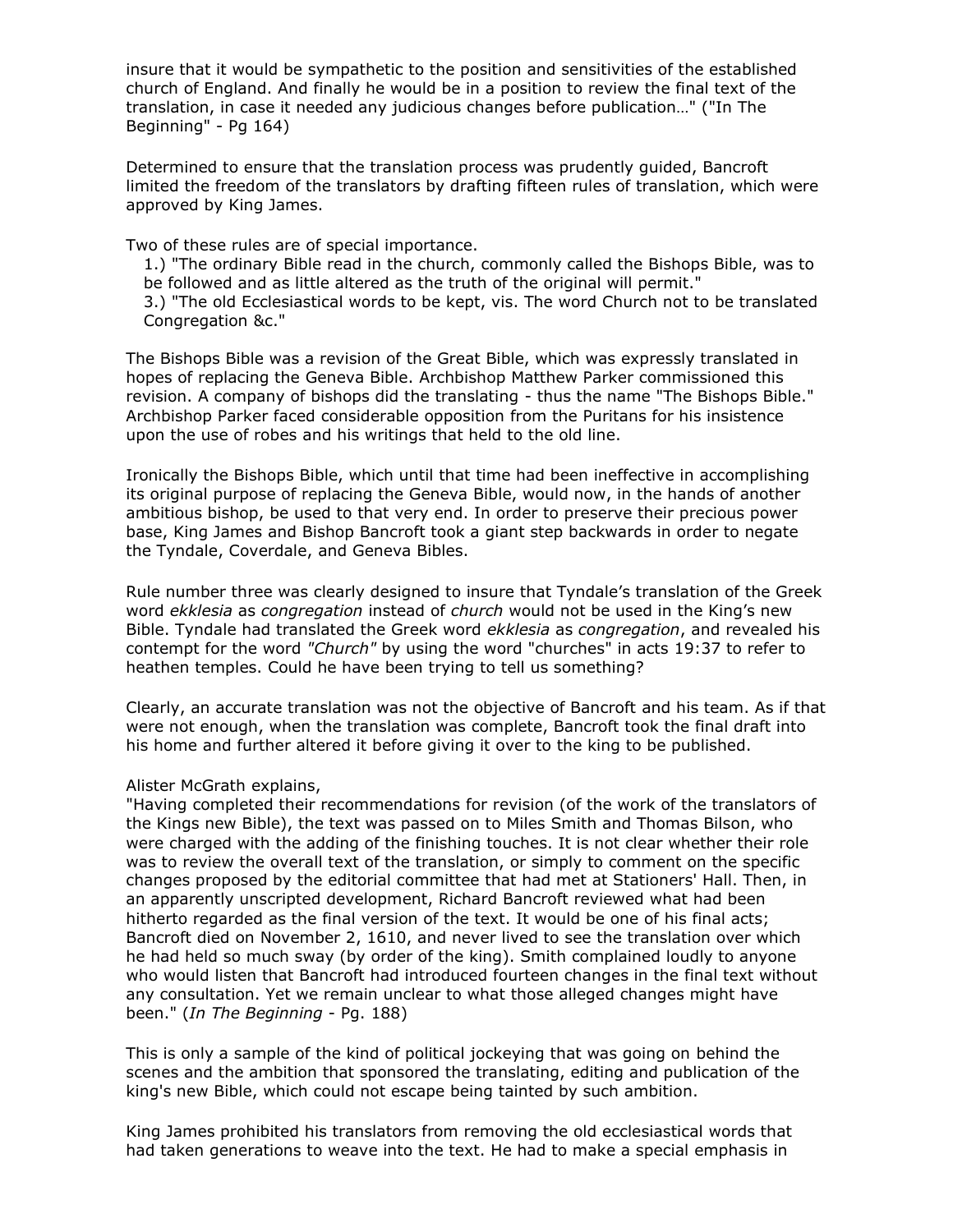order to keep them, since any honest translator would have translated them out. Bancroft and King James intended to keep them no matter what the translators discovered.

"I am convinced that the King James Translators, laboring under an 'institutional church' mentality, selected the strongest words possible which conveyed the idea that the people must submit to the authority of the clergy. In this way King James could control the people through the Church, of which he was Supreme Ruler." *(Dusty Owens -* quote taken from *"It shall not be so among you"* by Norman Park)

# *Chapter 2*

# *Twisted Scriptures*

Now let us begin to look at a few of the passages that we believe were altered to advance the authority of king and clergy, some of which are not translations at all but are either paraphrases or outright fabrications!

## Deacons

Although the KJV is called a translation, we should note that in some places it is not a translation but a paraphrase. We should be leery of all such portions of scripture. A word for word translation would have left the readers to decide the truth for themselves, but that was unacceptable. This brought about use of entire phrases to redefine one Greek word, in order to promote the ecclesiastical paradigm. One such case is found in 1Timothy 3:13.

"For they that (1247) *have used the office of a deacon* well purchase to themselves a good degree, and great boldness in the faith which is in Christ Jesus."

The words *have used the office of a deacon* were all used to define one Greek word, *diakoneo,* which is defined as: "To be a servant, attendant, domestic, to serve, wait upon…" (Strong's)

The words have used the office of a deacon are a paraphrase of one Greek word - (*diakoneo*), which simply means, *to serve.* It is only translated *have used the office of a deacon* in first Timothy 3:13. Throughout the rest of the New Testament, *Diakoneo* never implies office or rule, but the service of a slave to his master. The words *have used the office of a deacon* were clearly an attempt to redefine what was once descriptive of the loving service of a slave and make it a hierarchical office.

#### W.E. Vine explains,

"…the R.V. rightly omits "office" and translates the verb diakoneo to serve." Lets take a look at how the Greek word *diakoneo* is used in other scriptures in the New Testament, as it will give us a better understanding of its true meaning. Here are a couple of examples.

Matthew 8:15: And he touched her hand, and the fever left her: and she arose, and ministered (*diakoneo*) unto them.

Matthew 20:28: Even as the Son of man came not to be ministered (*diakoneo*) unto, but to minister (*diakoneo*), and to give his life a ransom for many.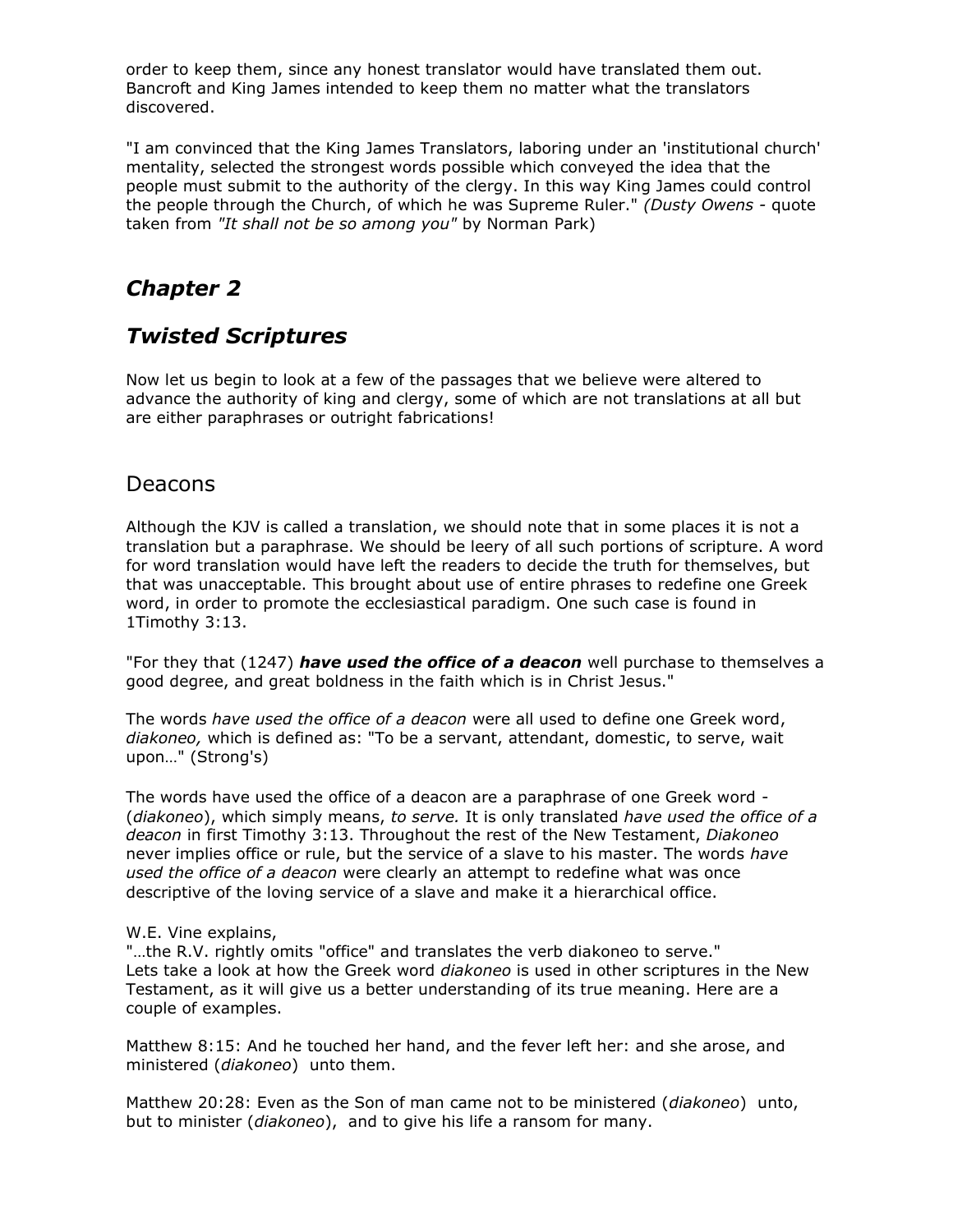Lets use the KJV definition of the Greek word *diakoneo* in 1st Timothy 3:13 - *have used the office of a deacon* in the above scriptures.

Matthew 8:15*:* And he touched her hand, and the fever left her: and she arose, and *used the office of a deacon* unto them.

Matthew 20:28: Even as the Son of man came not to be ministered unto, but to *use the office of a deacon,* and to give his life a ransom for many.

You can substitute this definition throughout the scriptures wherever the Greek word *diakoneo* is found and it will sound just that silly. Why? Because the act of serving is not an office, it is not a clerical job, nor a seat of authority, but the labor of love, of a life laid down.

Romans 16:1 is one of the most revealing passages.

"I commend unto you Phebe our sister, which is a **servant** (*diakonos*) of the church which is at Cenchrea…"

To translate the Greek word *diakonos* as servant when applied to a woman–Phebe*-* when it was normally transliterated *deacon* when applied to a man reveals the translators' bias. For to them a woman could not hold an *office*, and the idea of serving being an *office* was what they were trying to justify. The Greek word *diakonos* should be translated *servant* in every instance.

#### *Office*

Throughout the entire New Testament, the word *office* is found nowhere in the Greek text in connection with the *ekklesia*. Yet it is so used five different times in the KJV.

One instance in which the King James translators tried to preserve their old Ecclesiastical words and imply *office* rather than *service* is Romans11:13.

"For I speak to you Gentiles, inasmuch as I am the apostle of the Gentiles, I magnify *mine office."* **(diakonia).**

Nowhere else in all of the New Testament is this word *(diakonia)* translated *mine office.*

Let us look at a few other passages in which the Greek word *diakonia* is used, as this will give us a greater sense of its meaning.

In Luke 10:40 *diakonia* is translated as *"much serving."*

"But Martha was cumbered about *much serving (diakonia),* and came to him, and said, Lord, dost thou not care that my sister hath left me to serve alone? bid her therefore that she help me."

Was Martha magnifying her *office*, or was she just serving? What was the nature of her service? Was it domestic or clerical?

*Diakonia* is translated *my service* in Romans 15:31**,** *to do you service* in 2 Corinthians 11:8 and *service* In Revelation 2:19. As you can see, *diakonia* speaks of service to others, not official tenure.

Another instance is found in Romans 12:4.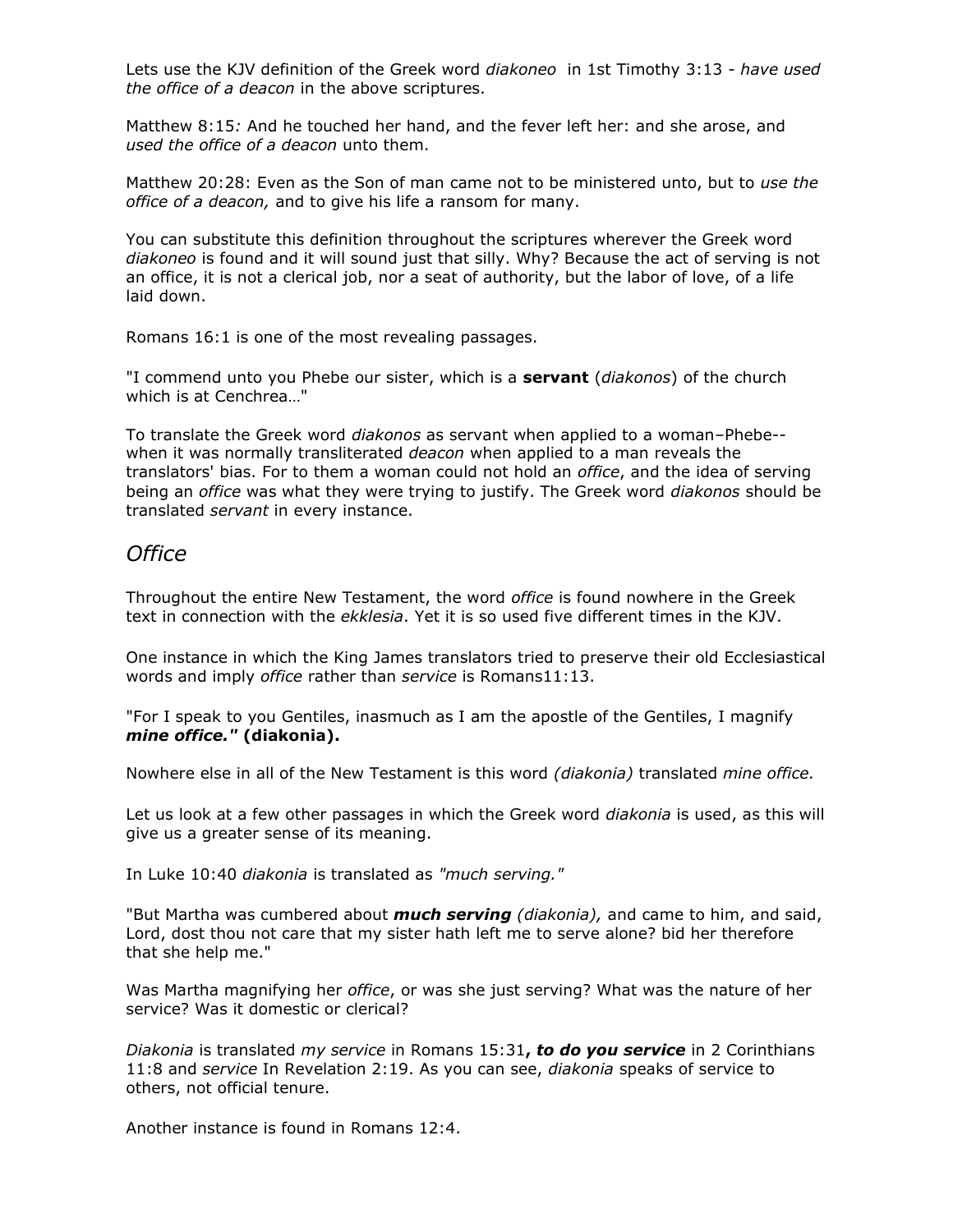"For as we have many members in one body, and all members have not the same *office*:"

The Greek word that was translated *office* here is *praxis*, which has absolutely nothing to do with office. *Praxis* means *a doing, deed* and the above passage is descriptive of the functioning of the individual members of the body of Christ. Not every member has the same function. *Praxis* in no way implies an elite cast of official ministers defined by title or office. This was a very clever mistranslation designed to overwrite relational body ministry with hierarchy.

This is the only instance in which *praxis* is translated *office*. We find this extremely interesting, especially considering that this obvious mistranslation is in the context of the every-member-participation of the Body of Christ.

Praxis is correctly translated in Romans 8:13.

"For if you live according to the flesh you will die; but if by the Spirit you put to death the deeds (*praxis*) of the body, you will live." (NKJV)

Again, the word *office* is never used in relationship to the *ekklesia*. Neither the Greek noun *hierateia* (a priest's office, Luke 1:9; Heb. 7:5), nor the Greek Verb *hierateuo* (to officiate as a priest, Luke 1:8) are used regarding the community of Christ in the original text. The concept of office or a special priest cast is alien to the purpose and nature of the body of Christ, where differences are defined by function, not by managerial positions. The arm has a different function than the leg but does that make one better than the other, thus ruling over the operation of the other?

According to the teachings of the New Testament, the old covenant priesthood has been discarded, and in its place is the priesthood of ALL believers - a priesthood that functions relationally rather than hierarchically.

True first century serving was not done in the context of a religious service; it was done in the context of life in general. In the homes and on the streets, wherever the needs were, there the faithful in Christ served. There was no altar, pulpit or pew, no starting time or final benediction. There were no clergy, and no laity or spectators, but a royal priesthood consisting of all believers. They were not building a church; they were serving Christ, and encouraging others to do so, and in that, Jesus built the church.

We do not deny that there were those whose lives were set aside to serve the saints in the first century church. However, when they said the word *diakonia* it meant something different to them than it does to us today. They were simply following the example of Jesus who "made himself of no reputation, and took upon him the form of a servant…" (Philippians 2:7). They had seen it with their own eyes--God on his knees washing human feet. Jesus came to serve and leave us with a supreme example. We cannot, even with a wild stretch of the imagination, believe that the early believers saw their service to be official or hierarchical.

Another instance of the baseless use of the word *office* can be found in 1Timothy 3:1.

"This is a true saying, If a man desire the *office of a bishop*, he desireth a good work."

What in the world is a *bishop*? We thought it was a piece on a chessboard! There is that word *office* again! Does it make you suspicious? Us too! Here once again, the King James translators, in obedience to Bancroft's fifteen rules of translation, were preserving the old ecclesiastical words, even the ones that were not in the original Greek text, such as *office*"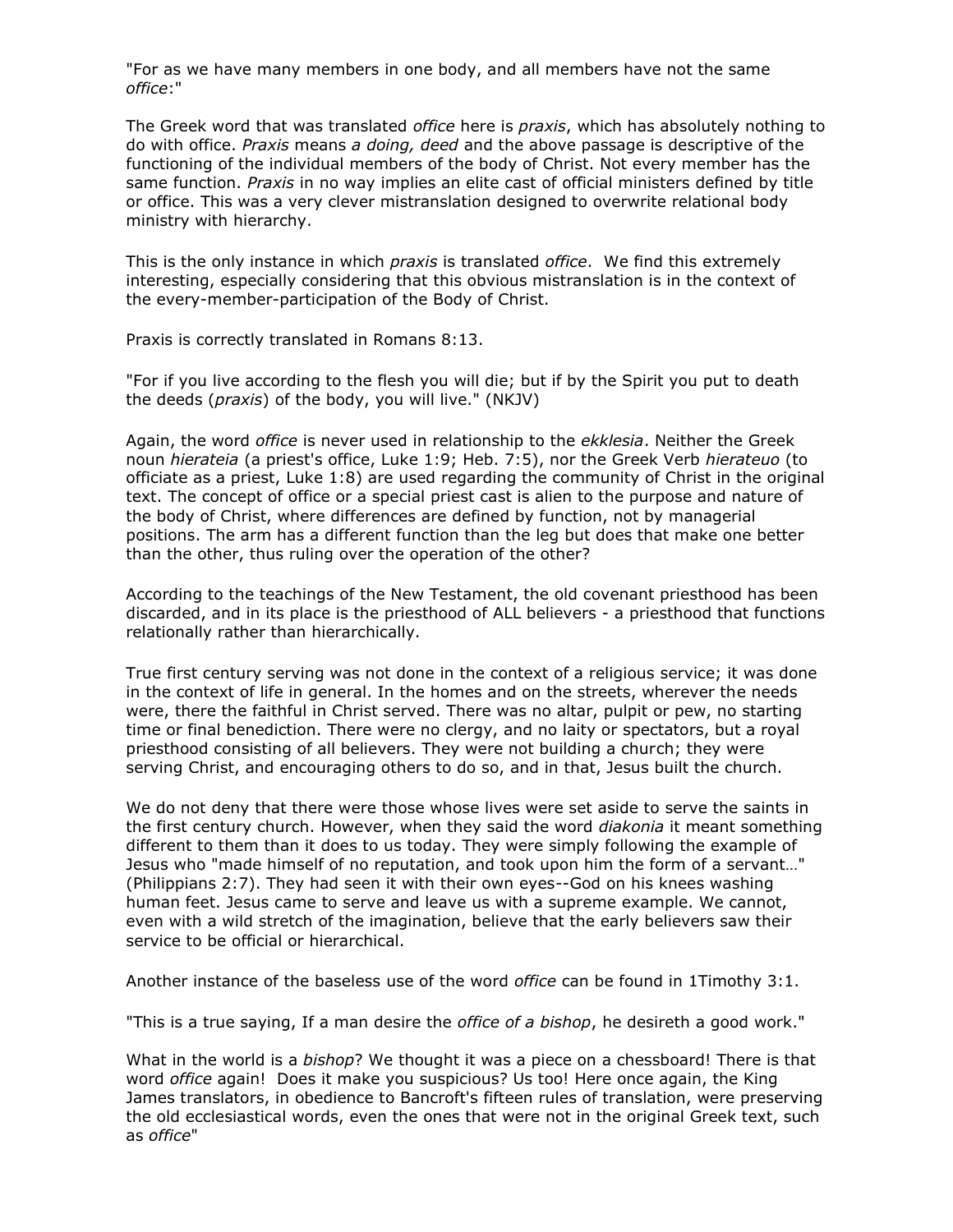#### W.E. Vine explains,

"…the word "office" in the phrase "the office of a Bishop," has nothing to represent it in the original."

#### John Bland further explains:

"The translators, under the king's injunction to keep the main terms of the Church of England's ecclesiastical form, make two main errors. The first is adding a word to the text that doesn't appear in the Greek, i.e. "office". There is neither a word in the text for office NOR the idea of office outside their own paradigm. The second is an error in translation. The word translated "Bishop" is *episkopos*. The word means to "oversee", to "tend". Vine defines it thus: "EPISKOPOS, lit., an overseer (epi, over, skopeo, to look or watch), whence Eng. "bishop"..." The passage in 1st Timothy actually reads, "If a man wants to oversee, he desires a good work" (John M. Bland *"MEN WHO WOULD BE "KINGS"*)

The expression *to oversee* does not imply office in the sense of one being superior to another. It is a job description, not an office title. It describes those who have the Godgiven ability to see the needs of others and to tend to those needs. They are caregivers, not overlords.

The literal Greek stresses "a good work" of serving the community of Christ, not an illustrious office called *Bishop*. Please note this difference: the latter is spawned out of the desire to be first, the former is motivated by love. Which do you think was the meaning of the author who laid his life down, in service and in martyrdom, for Christ's sake and the sake of his body, the *ekklesia*? If Paul had sought to promote an office and himself as an officer, early church history would be a much different. The truth is that he loved not his life unto death, and thought little about his own promotion. He had a job to finish, a course to run, and his thoughts were preoccupied with its faithful completion. History bears this out.

The meaning of the Greek word *episkopos*, in a Christian context, is *watch over,* not as a superintendent but as a caregiver. *Episkopos* does not refer to an authoritarian position within the church but is a description of the function of those who have advanced in maturity, both naturally and spiritually. That maturity is manifest in their selfless and godly care for all believers. We should listen to such individuals, but this does not mean they are our lords and we are to render them unquestioned obedience. Such men and women are not distinguished by titles and robes, but by their loving devotion and service to Christ and His Body.

Where then did we get the concept that bishops are rulers? Perhaps a lesson in history would help the modern reader to better understand how it is that we inherited the current hierarchical system of church leadership.

From the first century until now, the political mindset of each era of history was adopted by the church of that particular era. Hence the concept of ruling bishops evolved, with each generation and nation adding its own peculiar twist. When the church falls to the level of a mere institution it will always adopt the political style of the nation where it resides. Generally speaking, the bent of the natural man was to make the word *bishop* a title of a ruling position instead of the function of a caregiver and servant, such as the godly elderly of the early church. It was somewhat due to the influence of Ignatius in the  $2^{nd}$  century that this concept arose. It was Ignatius who held the concept that the *Bishop* (overseer) was a different person from the elder (which means an older wiser one). Ignatius was received well because of his affiliation with the Lord's aged disciple John. He over-emphasized obedience to bishops and stressed the unbiblical clergy-laity distinction, which was already spreading throughout the world.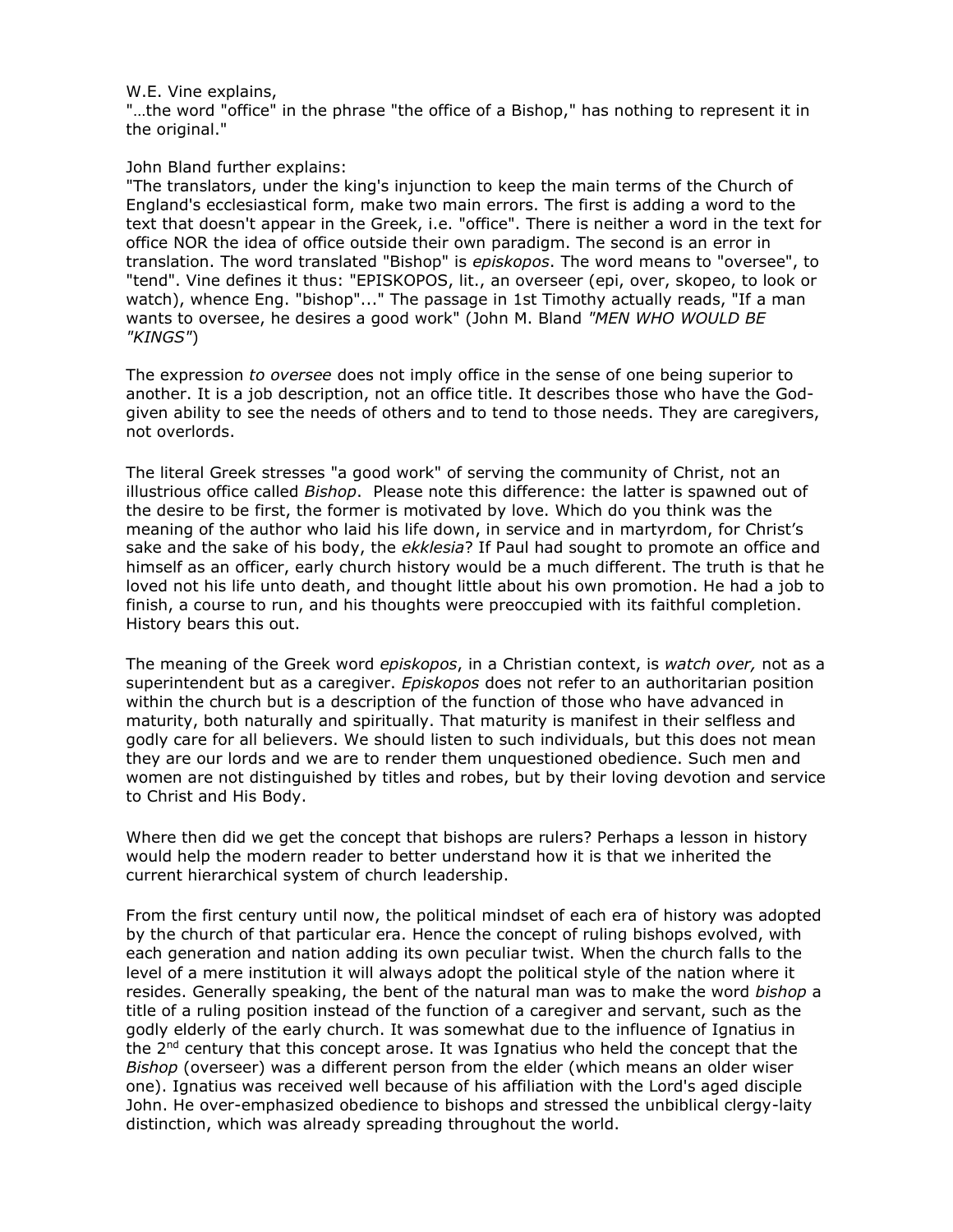Eventually the concept of a head Bishop over the other bishops in each city began to evolve, which developed further into a mother church concept in that a bigger city held reign over its smaller surrounding cities and villages. This eventually led to the invention of such grandiose titles as archbishop, cardinal, and pope. None of these titles are found in the scriptures or in the writings of the early church fathers. After this the local character of the *ekklesia* was lost because there was now one worldwide hierarchy, with the pope at the top. The concept of one Catholic (meaning *universal*) church was brought into full swing, divided into administrative districts known as dioceses, another concept that was borrowed from the Roman government.

Then there was the European influence. The prevailing political and economical system of Europe was the feudal system. The lands were all owned by either the king or his lords. The common man was permitted to live on that land that surrounded the castle of each lord, and the peasants were taxed on what they produced as well as paying rent to the lord. In exchange, the serfs could run to the shelter of the castle and its moat if there was an invasion of the land by another army, or they could turn to the *gerefa*, the *scirgerefa* (sheriff, who also doubled as tax collector) to keep the thieves at bay and maintain order.

The Roman model of the church coat-tailed on this system. The bishop or archbishop reigned from a cathedral. These were very political positions often occupied by members of the ruling class. The right of primogeniture was part and parcel of the feudal system. The king and his lords gave the entire inheritance to the oldest son. As a result the younger sons, disgruntled and rejected, often sought power and identity by gaining office in the church. These two systems worked hand in hand to maintain control over the serfs. One used the threat of an army and sheriffs; the other threatened the heavenly displeasure of God Himself. The very possibility of being branded a heretic and having to face the torment of the church's inquisitors and their various methods of torture often kept would-be dissenters at bay. After all, the church could always depend on the armies of the kings to back it up in time of need, just as Herod and Pontius Pilate came to the aid of the Jewish Sanhedrin when it came time to crucify Jesus.

It is interesting to note that the cathedrals had a second desired effect besides giving the bishop and his servants a place reign from. These structures were an engineering feat and very intimidating. Compared to the thatched roofed mud huts of the common serf, these giant structures that dominated the skyline were like putting a man on the moon in terms of the technology of the day. The common man was humbled by the very structure itself and was prone to think that the one who was the "pilot" of such a building as this must be like unto God Himself.

The American Church is an amalgamation of all of the above influences, and adds its own unique cultural bias to the mix. Hence the American church is run like a corporation and its leadership is modeled after the entrepreneurial CEO.

None of these influences can be found in the Lord's teachings or the example of the early church. The presence of such societal values in the church indicates that the world has been more influential in shaping the church and its leadership than has the Spirit of the lowly Christ, who said, "my kingdom is not of this world."

#### *Bishoprick*

Now let us consider another old ecclesiastical word that has been used to advance this notion of office. BISHOPRICK is a strange sounding word that appears only once in the New Testament, in Acts chapter one, verse twenty.

"For it is written in the book of Psalms, Let his habitation be desolate, and let no man dwell therein: and his **bishoprick** (*episkopes)* let another take."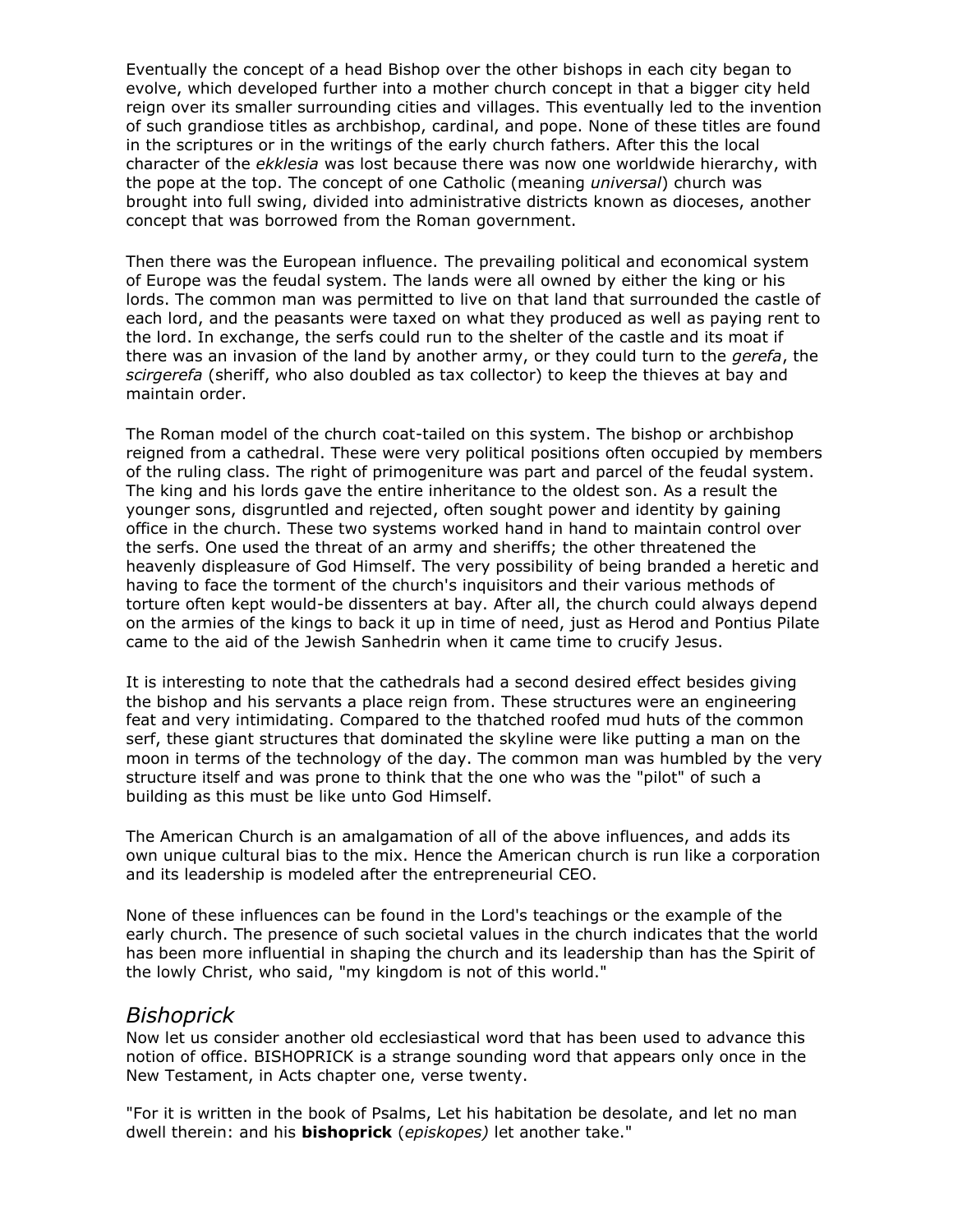One of the definitions of *episkopes* is *visitation*, which we feel comes closest to capturing its true meaning. *Visitation* speaks of a work, not an office. Nevertheless, the term *bishoprick* sure sounds official.

It is important to note here that the word *visitation* throughout the Old Testament primarily applies to the judgment of God upon the nations. Even Jerusalem, the city of peace, would know such judgment. Standing on a hill, overlooking this beloved city, Jesus wept as he spoke the following words,

"If you, even you, had known today the things which belong to your peace! But now, they are hidden from your eyes. For the days will come on you, when your enemies will throw up a barricade against you, surround you, hem you in on every side, and will dash you and your children within you to the ground. They will not leave in you one stone on another, because you didn't know the time of your **visitation** (*episkope*)." (Luke 19:42- 44 WEB)

Jesus selected the apostles for this specific purpose. Just as He stood before the high counsel as a divine testimony against them, so these men He selected stood before the governors and kings of the nations for a testimony against them.

"And ye shall be brought before governors and kings for my sake, for a testimony against them and the Gentiles." (Matthew10:18)

They were to attest to a New Kingdom with a new King. This could explain why they were not long upon this earth. They were as ill treated as their Savior was. They were not called to execute judgment upon the *ekklesia* but to lift the standard of the gospel of the kingdom before all, including governors and kings. They filled up the measure of Jesus' sufferings. It was a thankless job, rewarded by stripes and imprisonment and finally death. They had been called to suffering. The Lord spoke to Ananias regarding this call on Paul's life saying, "For I will show him how many things he must suffer for My name's sake" (Acts 9:16 NKJV). Paul commented on this further in 1Corinthians 4:9 saying, "For I think that God has displayed us, the apostles, last, as men condemned to death; for we have been made a spectacle to the world, both to angels and to men."

Jesus spoke about this to Peter in John chapter twenty-one.

"Most assuredly, I say to you, when you were younger, you girded yourself and walked where you wished; but when you are old, you will stretch out your hands, and another will gird you and carry you where you do not wish." This He spoke, signifying by what death he would glorify God. And when He had spoken this, He said to him, "Follow Me." (John 21:18; 19 NKJV)

They knew the fellowship of his sufferings*.* They drank deeply from his cup*.* Let everyone who aspires to be an apostle fully understand the job description. It is not an opportunity to be first and rule over God's saints, but to glorify Him in being set forth as last, appointed to death, as the filth of the world and the offscouring of all things, as a testimony and a witness. Do you still want the job?

## *Elders*

The Greek word translated *elder* by the KJV translators is *Presbuteros.* According to W.E. Vine, *Presbuteros* is *"an adjective, the comparativedegree of presbus, an old man, an elder....of age, whether of the elder of two persons...the eldest...of a person advanced in life, a senior..."*

How is it that the Greek adjective *presbuteros*, *("older" or "elderly")* mysteriously became a noun*,* represented in the English text by two official sounding titles, i.e.,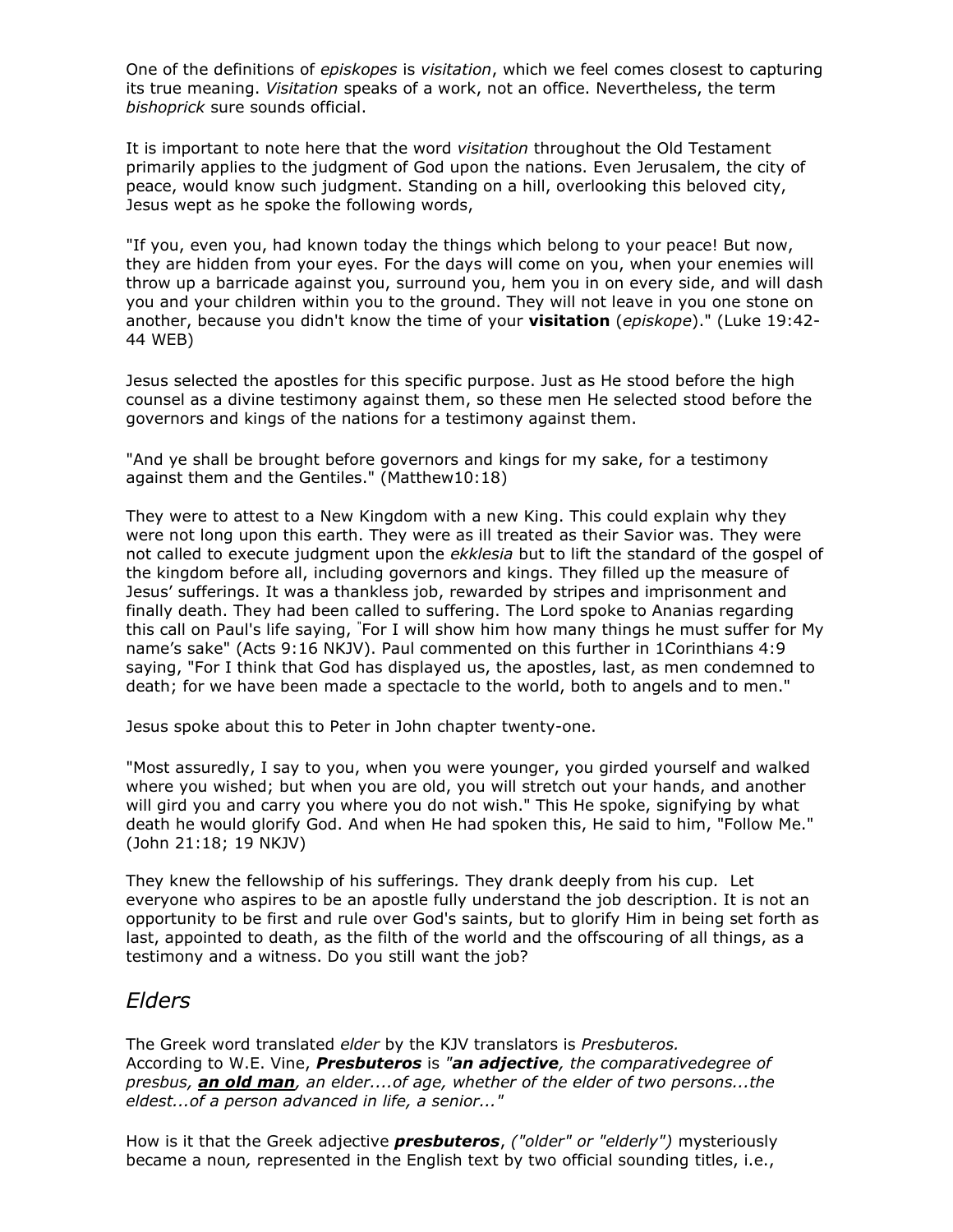*presbyter* and *elder?* Among 54 translators in the KJV panel, at least one of them should have known the difference between an adjective and a noun.

They changed the translation of the Greek word *presbuteros,* which was formerly translated *priest* by the papacy, to *elder*, Tyndale's translation of the word. They did, however, do all that was within their power to give the term *elder* the same priestly and hierarchical connotation.

In his book entitled *The Royal Priesthood,* Carl Ketcherside exposes this conspiracy, revealing how the Catholic Church, through sophistry, sought to make *presbuteros* (*elder)* into a priestly office, aloof from the rest of the believers.

"The original word which is mistranslated "priests" by the Roman Catholic version is the Greek "presbuteros" which literally means "an aged person." The word for priest is "hiereus." Nothing can be more palpably misleading than the deliberate translation of a word to justify a practice; thus changing the Bible to suit a human system, rather than changing such a system to suit the Bible. To prove this grave charge I cite the very book of Acts, from which Dr. O'Brien quotes. There were both "priests" and "elders" among the Jews. Since Rome translates the word "presbuteros" (an aged man) by the term priests in Acts 14:22, what does she do when the words for both "priests" and "elders" occur in the same verse? Notice the Douay Version at Acts 6:23: "And being let go, they came to their own company, and related all that the chief priests (archiereis) and ancients (presbuteroi) had said to them." In Acts 23:14, the Douay Version reads: "Who came to the chief priests (archiereusin) and the ancients (presbuterois)." In Acts 25:15, "When I was at Jerusalem, the chief priests, and the ancients of the Jews, came unto me." Why did the translators from the Latin Vulgate not render the above by "chief priests and priests"? They knew that it was obvious that there were both priests and elders among the Jews, and an arbitrary translation of priests for "presbuteros" would be easily detected. Therefore they translated it by the word "ancients," which can be and is used in both an official and non-official sense in the New Covenant scriptures. Why then did theynot translate Acts 14:22 in conformity with their translation elsewhere, to read: "And when they had ordained to them ancients in every church, they commended them to the Lord in whom they believed"? Rome had to get her priestcraft in, even if she violated all laws of interpretation and forfeited all claims to consistency. Of such fragile, fanciful tissue is the great fabric of priestcraft woven."

The difference between the orthodox model of leadership today and the first century model is that one says, *Do as I say*, while the other said, *"Do as I do.*" One is positional and the other is relational. The world is starving for examples; people are desperately looking for heroes, someone to show them the way. The first century elderly understood that the only power they possessed to influence others was the power of love and of their example. Perhaps you are asking, but doesn't the Bible say that elders are responsible to rule OVER the flock?

It is amazing how much one little word can change the meaning of a passage of scripture. Such is the case with this word *over*. Take for instance, Paul's words to the Ephesian elders in Acts 20:28 which reads,

"Take heed therefore unto yourselves, and to all the flock, *over* (*en*) which the Holy Ghost hath made you overseers, to feed the church of God, which he hath purchased with his own blood."

This is a deliberate mistranslation. It could be nothing else for it required that the simplest Greek preposition, *en* (in or among), which is used 2,700 times in the New Testament and is nowhere else translated *over,* should be translated *over* only here and that in the context of leadership.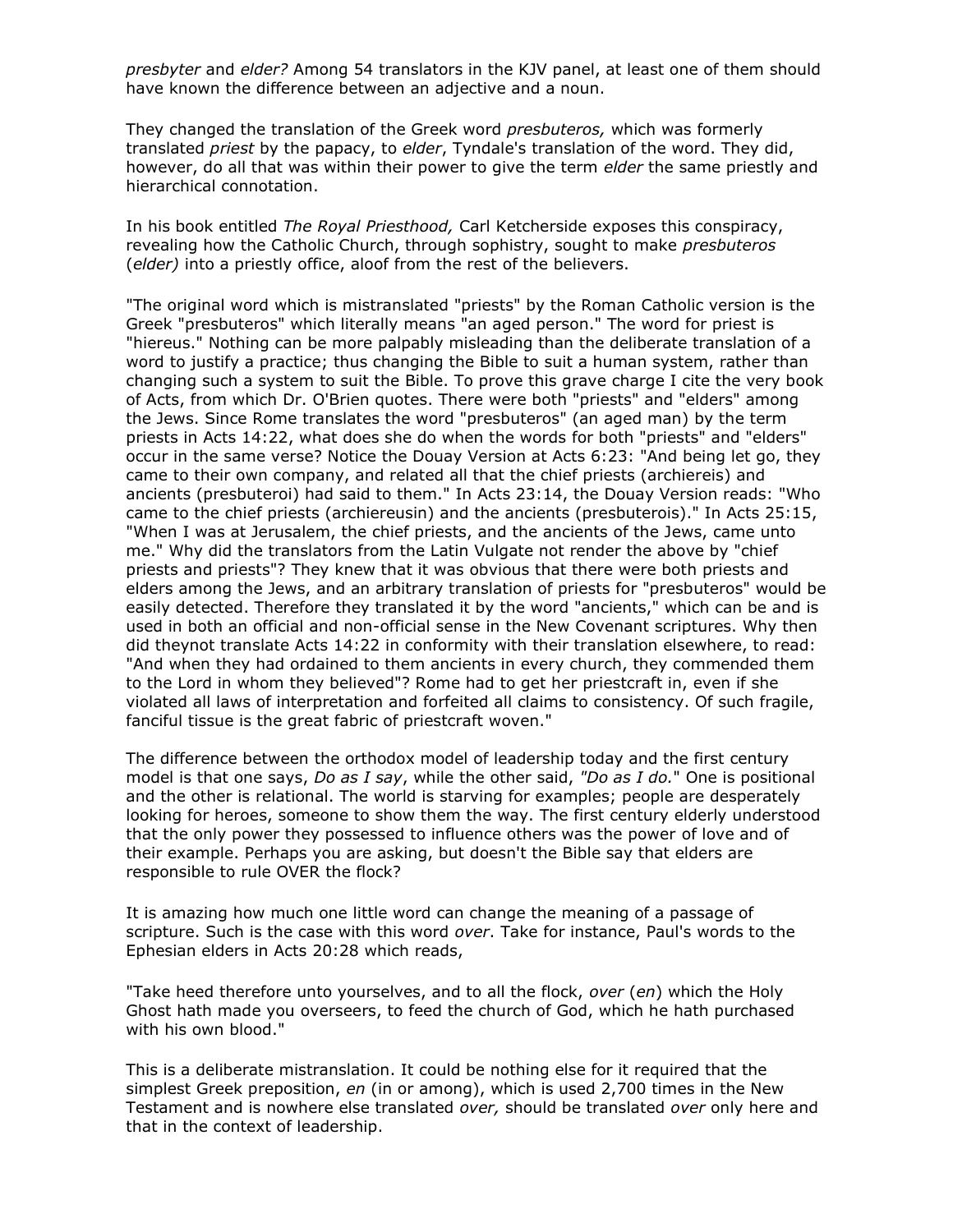Peter instructed the *presbuteros* of his day regarding the nature of their work, reminding them of the perimeters set by the Lord Himself.

"Neither as being **lords over** (*katakurieuo)* God's heritage, but being ensamples to the flock." (1Peter 5:3)

The Greek word *katakurieuo* translated *lords over* in the above passage is a compound verb consisting of *kata*, *down*, and *Kurieuo, to exercise lordship*. *Katakurieuo* describes how a lord typically relates to a minion. He relates down (*kata*) because he is thought to be above or over. It is certain that Peter was remembering the words of Christ, who said "You know that the rulers of the Gentiles **lord it over (***katakurieuo)* them … It shall not be so among you…" Jesus forbids His followers to lord-down upon each other. Instead, he reminds us that he who would be great must be a servant and whoever would be first must be a slave, even as the Son of man came not to be served but to serve, and to give his life as a ransom for many. (See Matthew 20:25-28)

In his commentary on 1 Peter 5:3, William Macdonald wrote, "Elders should be **examples**, not dictators. They should be walking out in front of the flock, not driving them from behind. They should not treat the flock as if it belonged to them. This strikes at the very heart of authoritarianism! Many of the abuses in Christendom would be eliminated by simply obeying the three instructions in verses 2, 3. The first would abolish all *reluctance*. The second would spell the end of *commercialism*. The third would be the death of *officialism* in the church."

The first century *presbuterion* were the elderly who followed in Christ's example of servanthood and were recognized (See Philippians 3:17). These men were not lords over or controllers of God's heritage. They were, "…examples becoming (*ginomai)* the flock…"(*Morris Literal Translation*). *Ginomai* is the Greek word from which we get our English word *generate*. It is a primary verb, meaning *to cause to be* ("gen"-erate) or bring into being. *Ginomai* speaks of the power of example, the power to energize and inspire what they modeled. What we are talking about is the power of a life laid down. "Greater love has no man than this," and as sacrifice begets greater sacrifice, the body of Christ is *energized* toward greater and greater service. This is the example Jesus left us. He came to serve. Not to receive service as a king, but to give service as a slave. In this up-side-down kingdom, there is no thought of ruling over another; no thought of promotion, for if the King came as a servant, what then are we to do?

Have you ever known someone who so inspired your admiration, that you caught yourself taking on their manners, their gestures, even talking like they talk? What you experienced, for good or bad, was the life altering power of an example.

When I, Michael, was a young man, my aunt pointed out to me one day that I laughed and smiled like my dad. One day in my adolescent years I even caught myself walking like he did. That was strange, because my father had an artificial leg that made him walk with a slight limp.

If Jesus, the ultimate example, the one who is altogether lovely, the one who suffered the horrors of Calvary on your behalf, should stand before you right now, you would become like him. You could not do otherwise. For it is in seeing Him that we are transformed. The scriptures say that when He appears, we shall be like him, for we shall see him as he is (2 Corinthians 3:18). When the power (*Ginomai*) of example is gone, all you have left is the tyranny of demanded conformity.

Because the true church is relational, not institutional, it makes sense only in a social context, a family context. In every truly healthy family, there is second and third generation communion. You have the grandchildren, the parents, and the grandparents.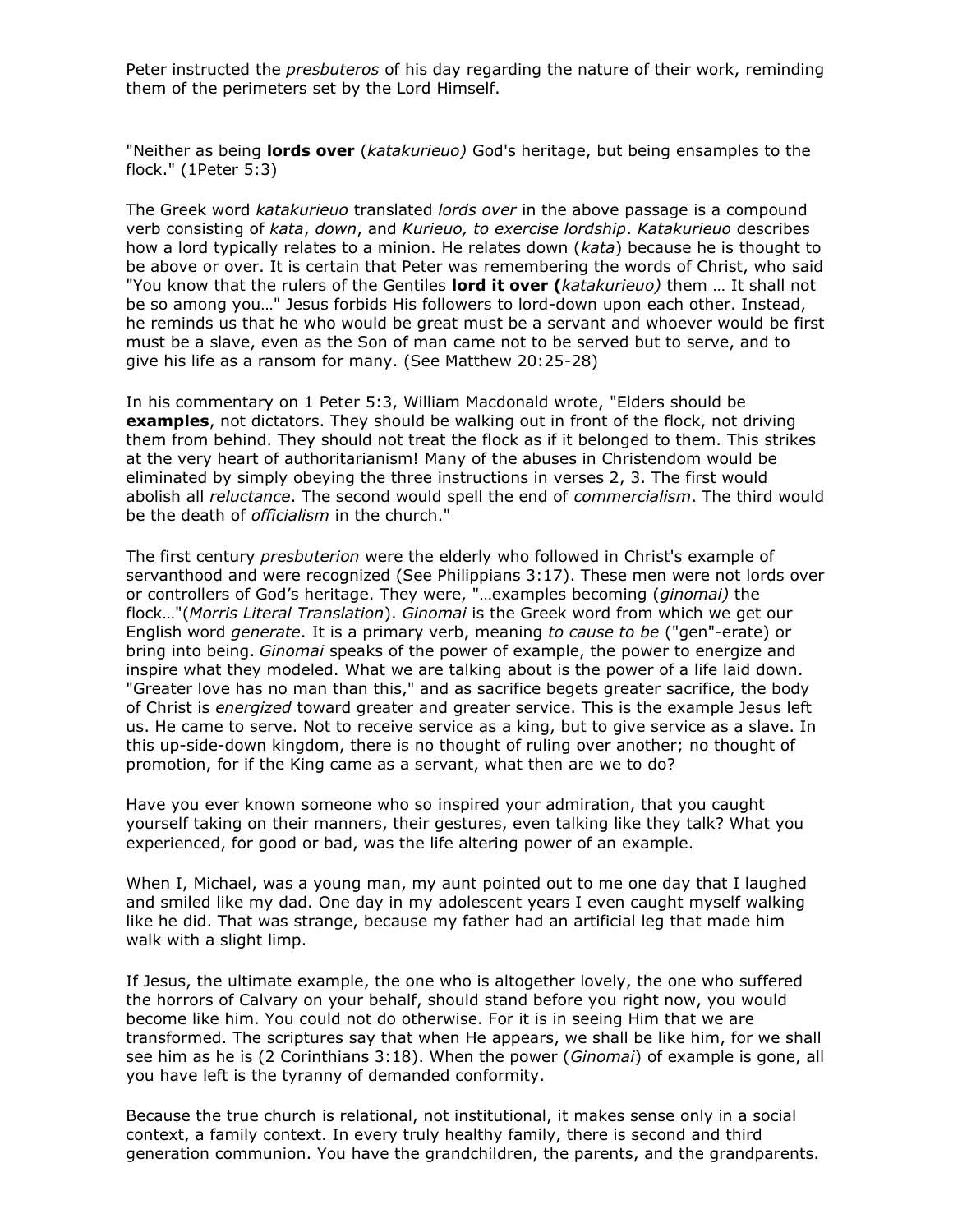In that context, the grandparents are the elders. They possess the wisdom of years, and if godly, are in a position to teach by their words and example as no other family member can. Satan has done all he can possibly do to destroy the very concept of family, and to encourage the young in disrespect for the elderly, ignoring their counsel. Thus, we have witnessed the breakdown of the family and the church. The church is a family. It began in the heart of a loving Father who sent his only Son to bring many sons to glory. Oh, what manner of love the father has bestowed upon us that we should be called the sons of God!

Paul wrote to Timothy, telling how he should relate to the elderly (*presbuteros*) in the family of God:

"Rebuke not an elder, (*presbuteros*) but intreat him as a father; and the younger men as brethren; The elder (presbuteros) women as mothers; the younger as sisters, with all purity." (1Tm:5:1-2)

The context of this scripture is completely relational, not institutional, and makes sense only in a family context. There is the mention of *father, mothers, sisters* and *brethre*n. This sounds like a family to us. In the Greek, *presbuteros* is used for both old men and old women. In an attempt to institutionalize, all of these dear family terms became *offices* in the papal church. And since they could not recognize any title without ordination, everything that was once relational and family was displaced, and all but lost in the institution. Leadership gradually became more and more hierarchical until the supreme leader of this fallen church bore both the temporal and spiritual swords, sitting on a luxurious throne in extravagant robes wielding the kingly scepter of power and rule. Such men have bequeathed to us much that is called Christian leadership today.

I (Michael) am reminded of a story that a brother in Christ told me. One day a pair of Mormon missionaries came to his door and they introduced themselves as Elder Jones and Elder Smith (not their real names). My friend said that the oldest one could not have been more than twenty years old. Finally my friend, who was much older than them, asked, "Elder to what?" They were totally flustered.

In the New Testament we have Timothy, who some call an apostle and others call a pastor (the scripture calling him neither), being instructed to relate to the elderly man as he would his father, with honor and respect. There is something unnatural about the young rebuking the elderly. In an ecclesiastical, hierarchical context, where authority is positional rather than relational, the issue of age is irrelevant. It all depends upon who has the title and position. In today's institutional churches it would be perceived as a compromise of a pastor's authority to relate to any untitled individual as his senior. However, in the family esteeming others as better or superior to yourself is normal, or at least it should be. (Philippians 2:3) The church itself has become the greatest enemy of the family by its institutionalized example. This was a masterstroke of the enemy. God wants his family back!

## *Presbytery*

Paul wrote to Timothy:

"Neglect not the gift that is in thee, which was given thee by prophecy, with the laying on of the hands of the presbytery (*presbuterion* )." (1Timothy 4:14)

Since it is one of the transliterated words we referred to earlier, *Presbytery* should be suspect. For what reason did it go untranslated? In what way would that make the passage clearer?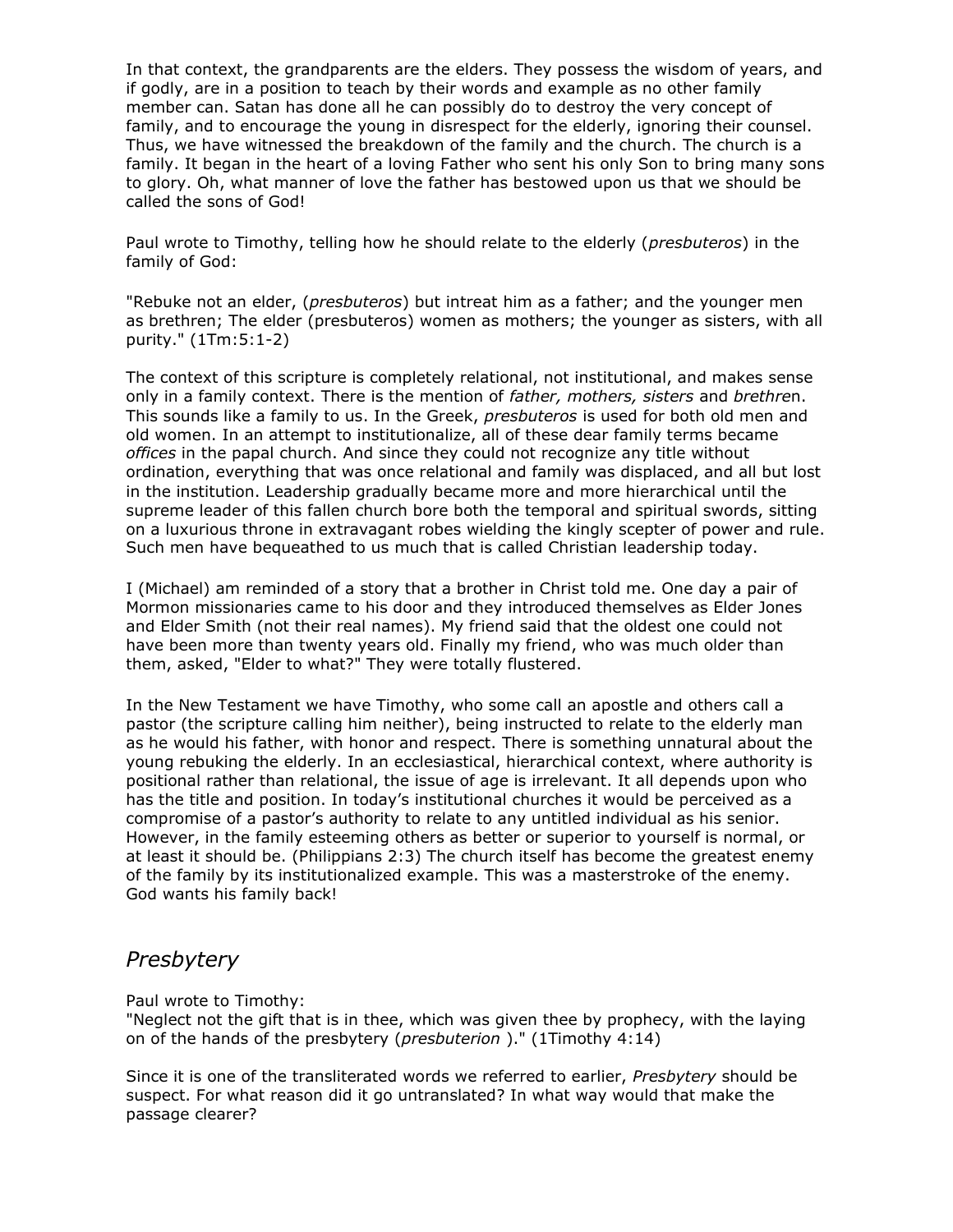Did Timothy receive a gift by prophecy, with the laying on of the hands of the presbytery? Yes he did! But what in the world is the presbytery? Oh, it has come to mean something to us through word association, as you can teach a baby that a cat is a rat by simply calling the cat a rat. And if you did it long enough, no one could convince him otherwise. Such is the power of tradition.

In his *Non-ecclesiastical New Testament,* Frank Daniels interpreted *presbuterion* as *the elderly*.

"Do not neglect the gift that is in you which was given to you through prophecy with the laying on of hands of **the elderly**." (1Timothy 4:14)

We recognize that being elderly does not necessarily make one Godly. There are old sinners as well as young ones. The elderly in reference here are the godly elderly who laid down their lives for the flock, who followed in the footsteps of the serving Christ.

Had the King James translators translated the Greek word *presbuterion* correctly it would have been a direct violation of the King's rules of translation. This was one of the key dominos that, if tipped, would bring down all the rest. They did, however, add their ecclesiastical translation in the margins as "council of elders." If the 16th century reader had known what a true elder was, that might have helped. To them an elder was someone who advanced his own brand of orthodoxy at the expense of the people. They knew nothing of the kind of love that motivated the godly elderly of the first century.

"While older members (presbyters) owe a special responsibility to the younger members in teaching and example, the church is without officers to rule or make decisions. It is a body of loving interaction and full participation." *(Dr. Norman Park "It Shall Not Be So Among You")*

## *The House of God*

The people of God are the ekklesia, not a church building or a system of worship. The *called out* ekklesia is the household of God. This brings us to a verse that is among the most misleading passages in the entire New Testament.

"But if I tarry long, that thou mayest know how thou oughtest to behave thyself in the *house of God*,*(Oikos)*which is the church *(ekklesia*) of the living God, the pillar and ground of the truth." (1Timothy 3:15)

There is a very simple conclusion that Bishop Bancroft and King James hoped that the reader would make. House of God  $=$  the church  $=$  a temple with its priesthood and ceremonies. The use of the term *house of God***,** which was used exclusively of the temple in the Old Testament, was very crafty on their part.

Although the Greek word *oikos* is often translated *house* or *home*, it most often refers to the occupants of a house, i.e., the *household* or family. *Oikos* speaks of a family, not a building, a household rather than a material house. If you look at its usage throughout the rest of the New Testament, you cannot avoid this conclusion.

The literal translation of *oikos* is, *Household, family, those who live in the same house.* (The Bible library CD) There is a great difference between the houses that we live in and our households. There is an old saying, "a house does not make a home." Neither does a church building make those who enter it the *ekklesia* of God. Our houses are dispensable but our families are not. The important thing is the family. Let us advance a new equation. Oikos = Household of God = congregation of God = family of God. *Oikos* is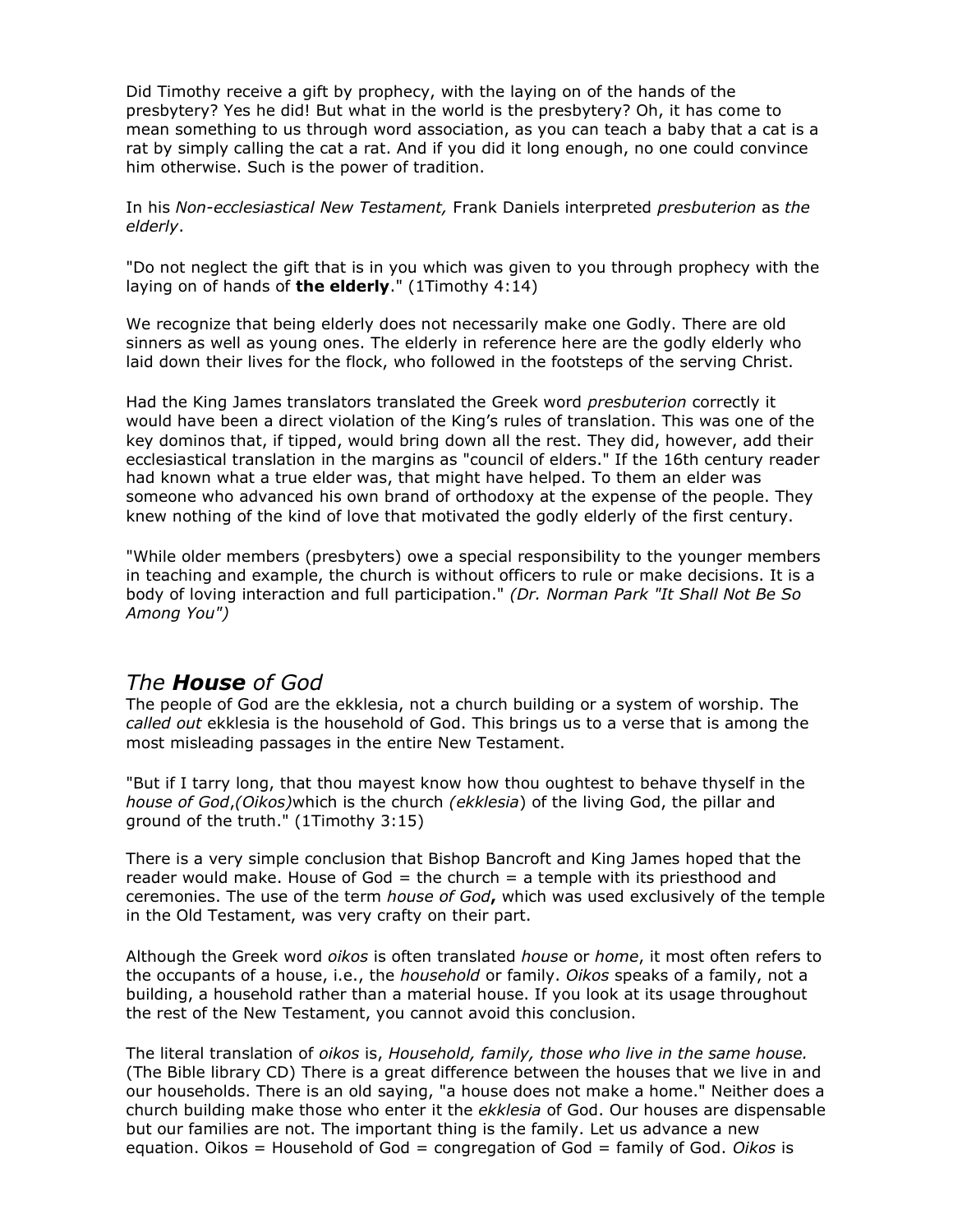always associated with family, not a material building or temple. It does not refer to the place or building where the *Oikos* or family meet, but of the family itself, the household.

Where, in this new dispensation, is God's house? The scriptures make it quite clear; that *God does not dwell in temples made with hands.* We, the body of Christ, are his temple made of living stones, Jesus himself being the chief cornerstone as well as the foundation (see 1 Corinthians 3).

If 1Timothy 3:15 were translated properly it would read as follows.

"But if I am gone long, you may know how you should conduct yourself among the household of God, his dwelling place, which is the congregation of the living God, the pillar and the ground of truth." *(Our own translation)*

Below are a few of the passages where the Greek word *oikos* applies to family rather that a physical house.

Acts 10:2: A devout man, and one that feared God with all his house (*oikos*), which gave much alms to the people, and prayed to God alway.

Acts 11:14: Who shall tell thee words, whereby thou and all thy house (*oikos*) shall be saved.

Acts 16:15: And when she was baptized, and her household (*oikos*), she besought us, saying, If ye have judged me to be faithful to the Lord, come into my house, (*oikos*) and abide there. And she constrained us.

Acts 18:8: And Crispus, the chief ruler of the synagogue, believed on the Lord with all his house (*oikos*); and many of the Corinthians hearing believed, and were baptized.

This brings us to the question of where the *ekklesia* of the first century met. Did they meet in temples? Did they meet in church buildings? Where did they gather? Where is the logical place for a family to meet? Where does your family gather on a daily basis? The family of God in the first century met in homes. Where else would a family gather? Here are some of the verses that bring this out.

Acts 8:3: As for Saul, he made havock of the congregation |1577| *(ecclesia,)* entering into every house, and haling men and women committed them to prison.

Romans 16:5: Likewise greet the church that is in their house. Salute my well beloved Epaenetus, who is the firstfruits of Achaia unto Christ.

1Corinthians 16:19: The churches of Asia salute you. Aquila and Priscilla salute you much in the Lord, with the church that is in their house.

Colossians 4:15: Salute the brethren which are in Laodicea, and Nymphas, and the church which is in his house.

Philemon 1:2: And to our beloved Apphia, and Archippus our fellow soldier, and to the church in thy house:

Acts 12:12: And when he had considered the thing, he came to the house of Mary the mother of John, whose surname was Mark; where many were gathered together praying.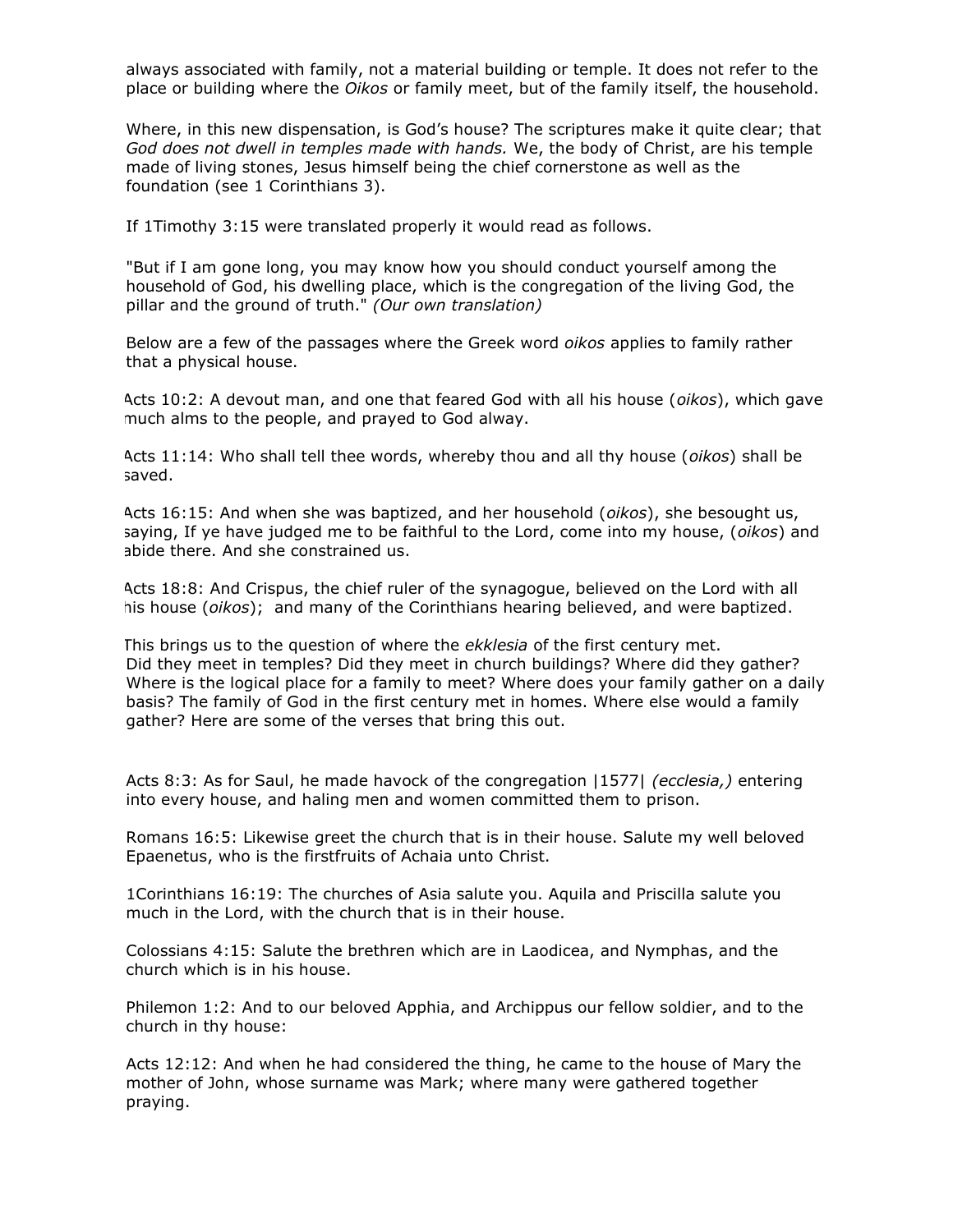With the exception of Solomon's porch, where the early believers gathered to hear the apostles teach and which was available to them for only a short time, there is no mention of a routine gathering place other than their homes.

"…how I didn't shrink from declaring to you anything that was profitable, teaching you publicly and from house to house…" (Act 20:20 WEB)

Paul lists two primary places where he taught, in public and in homes. In all of the New Testament there is not one mention of Paul or any other apostle teaching or preaching in a church building. This came much later, as the full apostasy of the church started to take hold.

## *Rule Over*

You may be asking by now, "Don't the scriptures say that elders are to rule over the *ekklesia?*"

It is apparent that the selection of the English word *rule* was with design, to promote this ecclesiastical conspiracy. The use of the words *rule* or *have the rule over* to lend weight to the argument that the church is hierarchical was a masterstroke, that we are still reeling from today.

What is the English definition of the word *rule*?

To exercise dominating power or influence…(The New Century Dictionary)

(n.) The right and power to govern or judge:

- authority
- command
- control
- domination
- dominion
- mastery
- might
- power
- sway
- force
- weight
- supremacy

Words that mean the opposite of rule include the following:

- servility (antonym)
- *servitude*(antonym)
- weakness (antonym) (The American heritage dictionary)

You will note here, that the English definition of the word *rule* is devoid of any connotation of service, as the word *servitude* is listed among its antonyms. This alone should arouse our suspicions, considering that Christ-like leadership is servanthood.

The King James translators have Paul telling Timothy:

"Let the elders that **rule well** be counted worthy of double honour, especially they who labour in the word and doctrine." (1 Timothy 5:17 KJV).

Referring to this Dr. Norman Park wrote:

"These writers made short shrift of the claim that elders have the authority to 'rule.' They knew the history of the 1611 version and the determination of King James to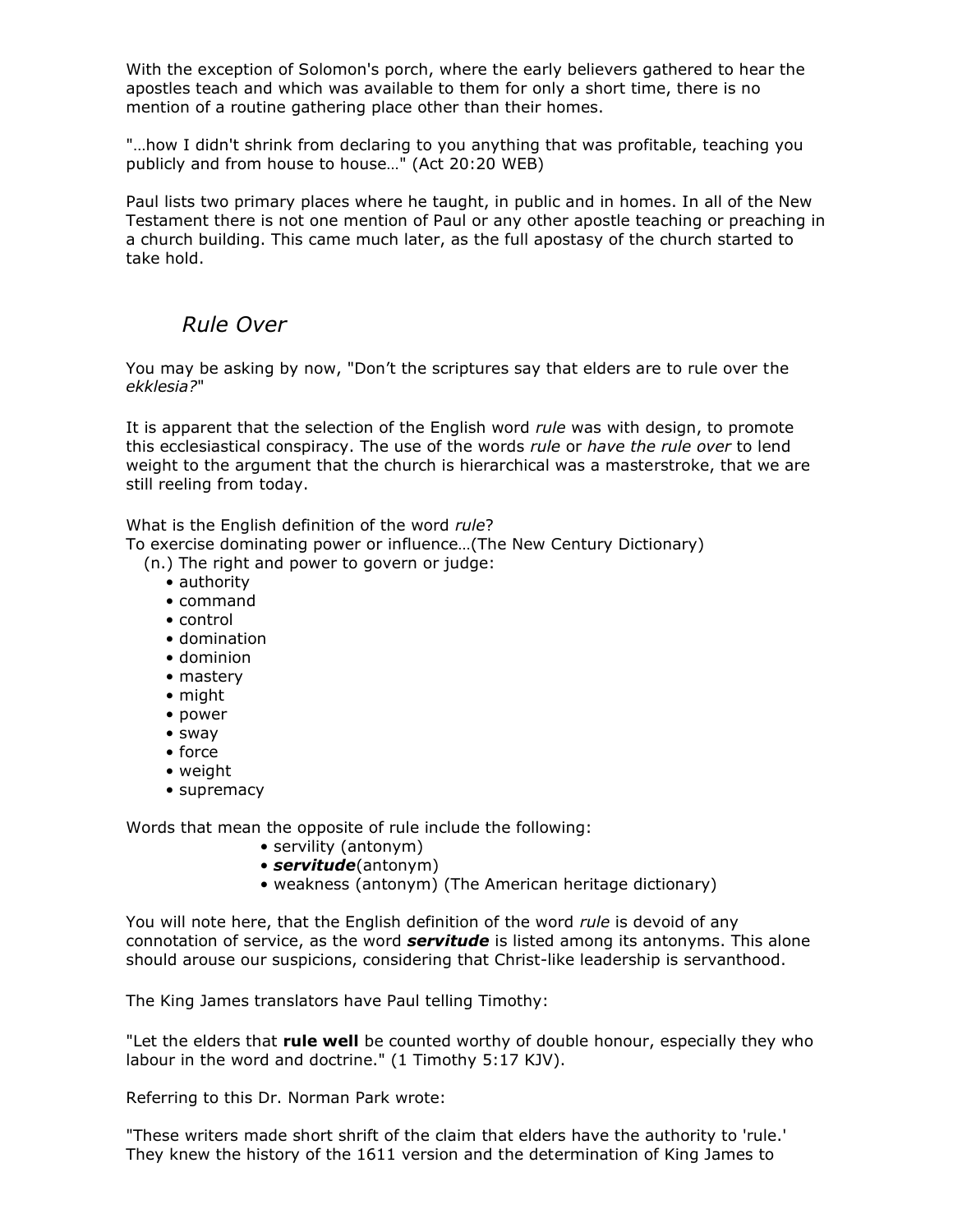confer on both bishop and king the divine right to rule: 'No bishop, no king.' Hence his demand that the Greek word *proistmi* be rendered 'rule,' though it actually carried no connotation of authority, power, or governance. It merely meant that elders should be 'foremost' in zeal, knowledge, quality of life, and concern for the welfare of the church a quality which rightfully should be embodied in all saints. In a very real sense, then, 'ruling' was not the preserve of the few, but the duty of all." *(Dr. Norman Park "It Shall Not Be So Among You")*

How is it that the word *rule*, which in the mind of the English reader bore dictatorial overtones, found its way into the text? Paul wrote:

"Not that we have dominion over (*archo)* your faith, but are fellow workers for your joy; for by faith you stand." (2 Corinthians 1:24, NKJV).

Paul counted himself as a fellow worker, not as one who ruled over the flock of Christ, knowing that one stands by faith in God, not by the scaffoldings of domineering men.

Now we will examine three verses that are the favorites of those who desire to *rule over* the *ekklesia* of God:

"Remember them which have the **rule over you**, who have spoken unto you the word of God: whose faith follow, considering the end of their conversation." (Hebrews 13:7, KJV).

It is important to note that this verse is in the past tense but has been translated to read as though it were in the present tense. It is referring to those who have died in the faith, not to living individuals presiding over the body of Christ. The word *over* in this verse has nothing to represent it in the original. So, as usual, we will dismiss this word and all that it implies. The words, "them which have the rule over" are a paraphrase of one Greek word - *hegeomai* (2233) - a verb - meaning *to lead*, *TO GO BEFORE as a guide*. In a Christian context *hegeomai* is descriptive of the act of guiding, going on ahead, leading the way as an example, not sitting as overlords. Hebrews chapters eleven and twelve are filled with accounts of those who have gone before us as examples, starting with Abel and ending with Jesus Himself, Godly examples of those who have walked by faith. The reader is exhorted to remember such, to reflect on their faith, calling to memory "the end of their conversation." Hebrews chapter eleven is a memorial to those exemplary guides who had gone before. By faith these heroes overcame kingdoms, wrought righteousness, obtained promises, stopped lions' mouths, quenched the power of fire, escaped the edge of the sword, became strong out of weakness, became mighty in war, made the armies of strangers give way. Women received their dead again by resurrection, and others were tortured, not having accepted deliverance, that they might get a better resurrection. Others underwent trial of mockings and scourgings, and of bonds and imprisonment. They were stoned, sawed in half, tempted, and killed by the sword. They went about in sheepskins, in goatskins, destitute, afflicted, evil treated, "Of whom the world was not worthy." They wandered in deserts and mountains, and in dens and caverns of the earth. These were some of the exemplary guides, the *hegeomai* that were to be remembered. (See Hebrews 11:33-40)

Then there were the early Christian martyrs such as Stephen and James, who loved not their lives unto death.

Regarding Hebrews 13:7, Clarke's Commentary states:

**"Remember them which have the rule over you.**"] This clause should be translated, **Remember your guides**, **who have spoken unto you the doctrine of God**. Theodoret's note on this verse is very judicious: "He intends the saints who were dead,Stephen the first martyr, James the brother of John, and James called the Just. And there were many others who were taken off by the Jewish rage. 'Consider these,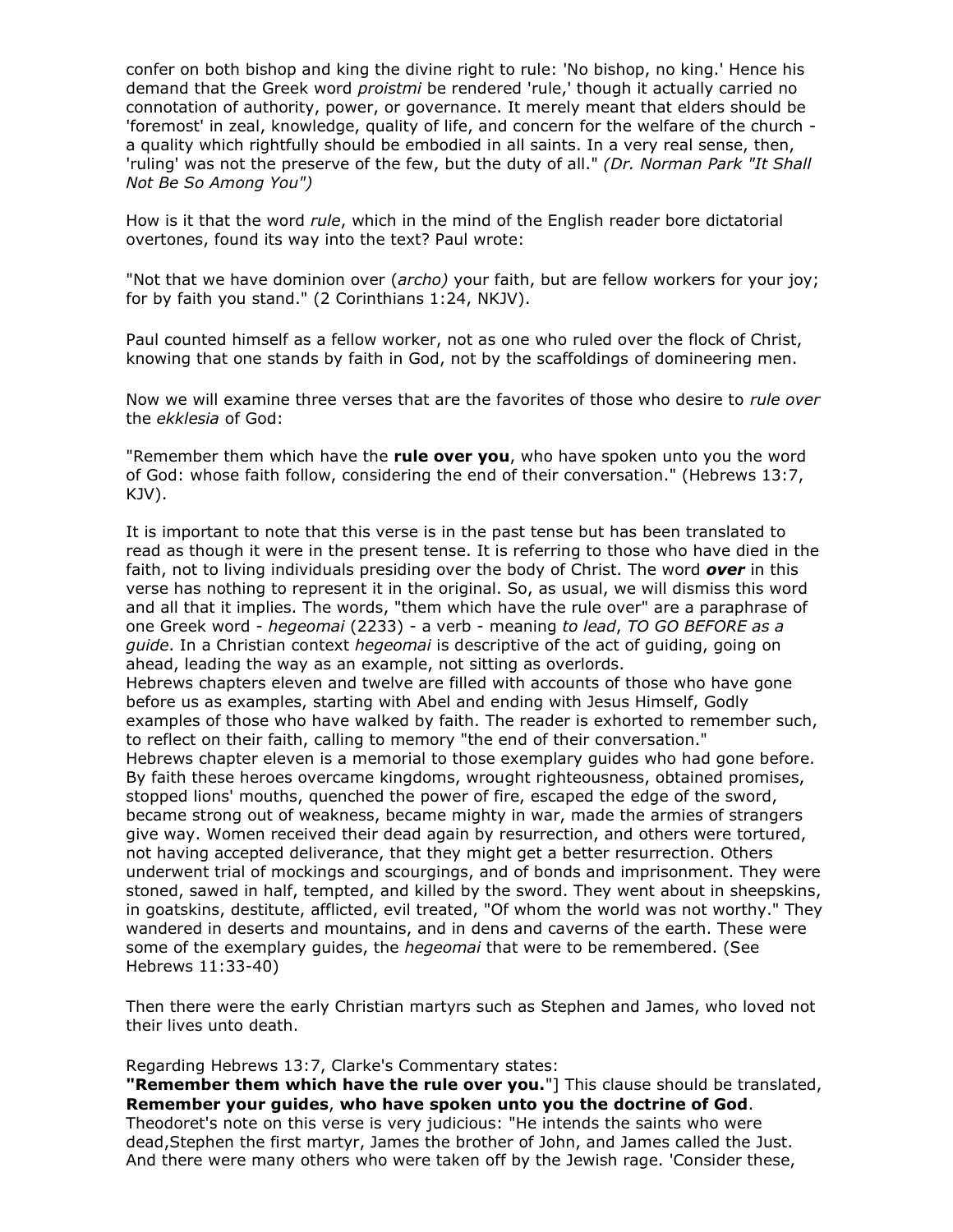(said he,) and, observing their example, imitate their faith.'" This remembrance of the dead saints, with admiration of their virtues, and a desire to imitate them, is, says Dr. Macknight, the only worship which is due to them from the living.

**Considering the end of their conversation**] "The issue of whose course of life most carefully consider." They lived to get good and do good; they were faithful to their God and his cause; they suffered persecution; and for the testimony of Jesus died a violent death. God never left them; no, he never forsook them; so that they were happy in their afflictions, and glorious in their death. Carefully consider this; act as they did; keep the faith, and God will keep you."

Having remembered those who had gone before them, the author of Hebrews turned to the *hegeomai* still living out the example of Christ among the early believers, those who continued in the example of those who had gone before. Following on the heals of Hebrews 13:7 is a verse that at first seems out of context, but upon careful consideration must be viewed as a transitional thought. This verse ties the exemplary guides of the past to those of the present in a continuum, revealing the fashion and style of leadership in the *ekklesia*. "Jesus Christ the same yesterday, and to day, and for ever." The *hegeomai* of the first century followed in the example of Christ, filling up "that which is lacking of the afflictions of Christ," (Colossians 1:24) "being made conformable unto his death…" (Philippians 3:10).

These contemporaries of the writer of Hebrews also were tortured, refusing the deliverance that was offered to them if they would but deny their Lord, that they might get a better resurrection. They too underwent trials, mockings, scourgings, bonds and imprisonment. They also were stoned, tempted, and killed by the sword, destitute, afflicted and evil treated. They did not live in luxury. They did not receive large salaries or sit in offices with honorific titles on the door.

## *Obey*

Now, let us look deeper into the damage done by the King James translators in promoting a ruling class among the e*kklesia*. Hebrews 13:17 is another verse that seems to be loaded in the favor of those who would rule over the saints. The English words *rule* and *ruler*, in a Christian context, can only rightly refer to Christ. He is our sovereign, our king and ruler. He is our Lord! Those among us who are so impudent and deluded that they can refer to themselves as rulers should blush. *Ruler* does not roll well off the Christian tongue. Even the most dictatorial among us intuitively knows that the idea of ruling over others stands in stark antithesis to the example and teachings of the serving Messiah.

With this in mind, let us look at Hebrews 13:17.

**"Obey** them that have the **rule over you**, and **submit** yourselves: for they watch for your souls, as they that must give account, that they may do it with joy, and not with grief: for that is unprofitable for you." (Hebrews 13:17).

Note: The word *over* is not in the original Greek, but was added, so we should dismiss it and all that it implies.

The King James scholars translated key words in this passage with supposed English equivalents that bear much more autocratic overtones than did the Greek.

For instance, the Greek word, *Peitho* that was translated *obey* appears only 55 times in the New Testament. It is only translated *obey* seven of those times. It would sound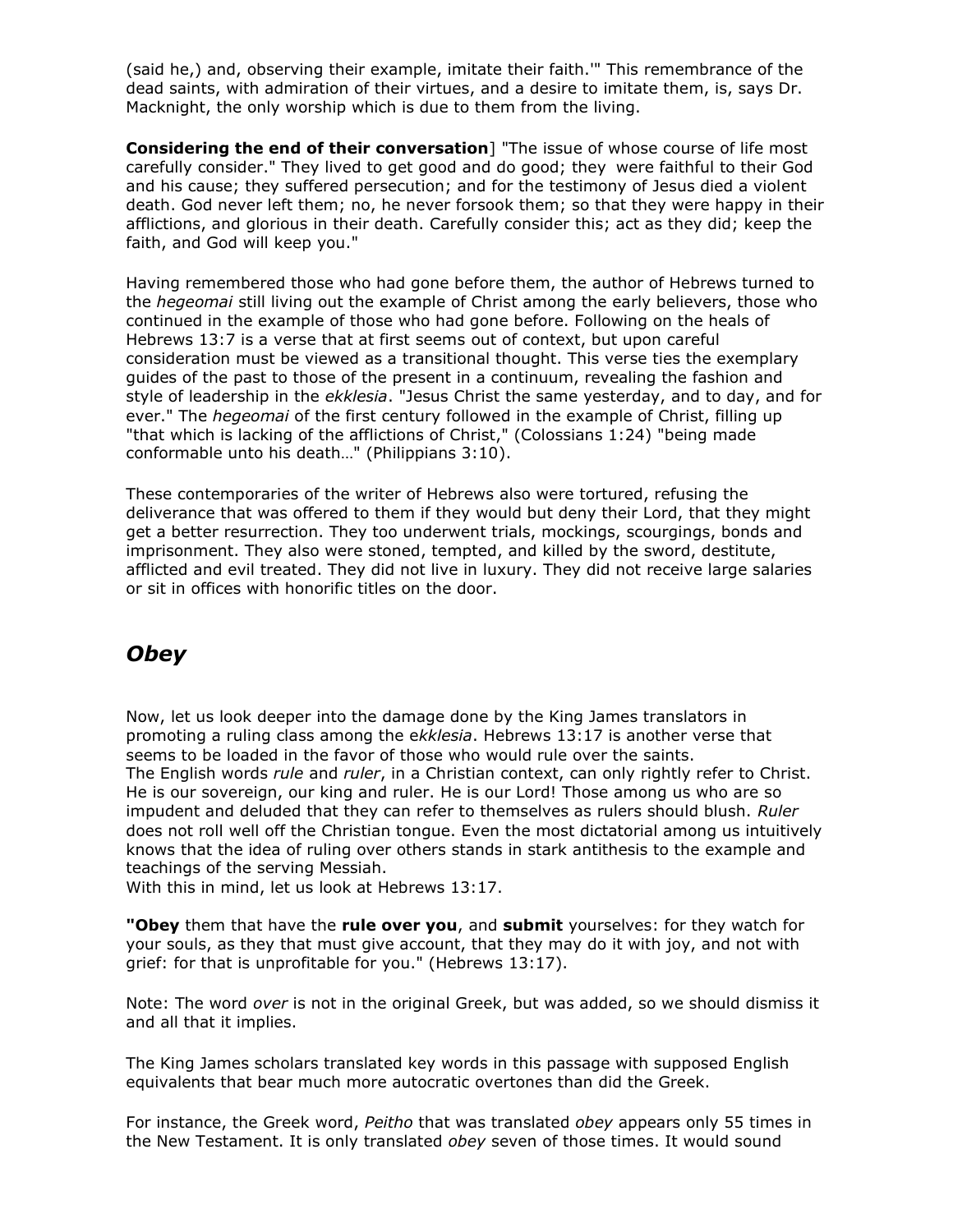ridiculous to use the English word *obey* in most of the other passages where the Greek word *Peitho* appears. You be the judge.

The word **Obey** (*peitho*) is in the passive voice and simply means *be persuaded*.

*"Peitho:* To persuade, i.e. to induce one by words to believe. To make friends of, to win one's favour, gain one's good will, or to seek to win one, strive to please one. To tranquillise. To persuade unto i.e. move or induce one to persuasion to do something. Be persuaded. To be persuaded, to suffer one's self to be persuaded; to be induced to believe: to have faith: in a thing. To believe." *(Thayer and Smith. "Greek Lexicon")*

"peitho, to persuade, to win over, in the Passive and Middle voices, to be persuaded, to listen to.... (Acts 5:40, Passive Voice, "they agreed"); The obedience suggested is not by submission to authority, but resulting from persuasion." (W. E. Vine Expository Dictionary of New Testament Words)

Consider the following verses.

Matthew:28:14: And if this come to the governor's ears, we will persuade (*pietho*) him, and secure you.

Acts13:43: Now when the congregation was broken up, many of the Jews and religious proselytes followed Paul and Barnabas: who, speaking to them, persuaded (*pietho*) them to continue in the grace of God.

Acts14:19: And there came thither certain Jews from Antioch and Iconium, who persuaded (*pietho*)the people, and, having stoned Paul, drew him out of the city, supposing he had been dead.

Acts18:4: **And he** (Paul) **reasoned** (*Dialegomai*…'To think different things with one's self, **mingle thought with thought**. To ponder, revolve in mind. To converse, discourse with one, argue, discuss'. (*Thayer and Smith Greek Lexicon)* …**in the synagogue every sabbath, and persuaded** (*pietho*) **the Jews and the Greeks.**" Christian leaders are those who possess the spiritual where-with-all to influence others for Christ. Here Paul is reasoning with Jews and Greeks in the synagogue. He did not command them to *obey* him. Rather, he reasoned with them. In this way, they were persuaded *(pietho).* We cannot imagine Paul being concerned with securing the loyalty and submission of the hearer to himself. He was not there to advance Brother Paul's ministry. He was not building Brother Paul's Church! He was not there to represent himself as an apostle. Nonetheless, he was "one sent" (the meaning of apostle) to represent Christ. We are confident that he did this very thing. This is possibly the best illustration of Christian leadership in the Bible. How is it that Paul was so persuasive? The answer is quite simple. Paul himself was totally and utterly persuaded. He was thoroughly convinced of what he spoke. Remember, we are still dealing with the Greek word *pietho* that was translated *obey* in Hebrews 13:17.

*"*For I am persuaded (pietho), that neither death, nor life, nor angels, nor principalities, nor powers, nor things present, nor things to come, Nor height, nor depth, nor any other creature, shall be able to separate us from the love of God, which is in Christ Jesus our Lord". (Romans 8:38-39)

It was Paul's passion to persuade others for Christ. So effective was he that the idol makers of Ephesus were feeling the crunch due to their lost revenues.

"…this Paul hath persuaded (*pietho*) and turned away much people, saying that they be no gods, which are made with hands". (Acts:19:26)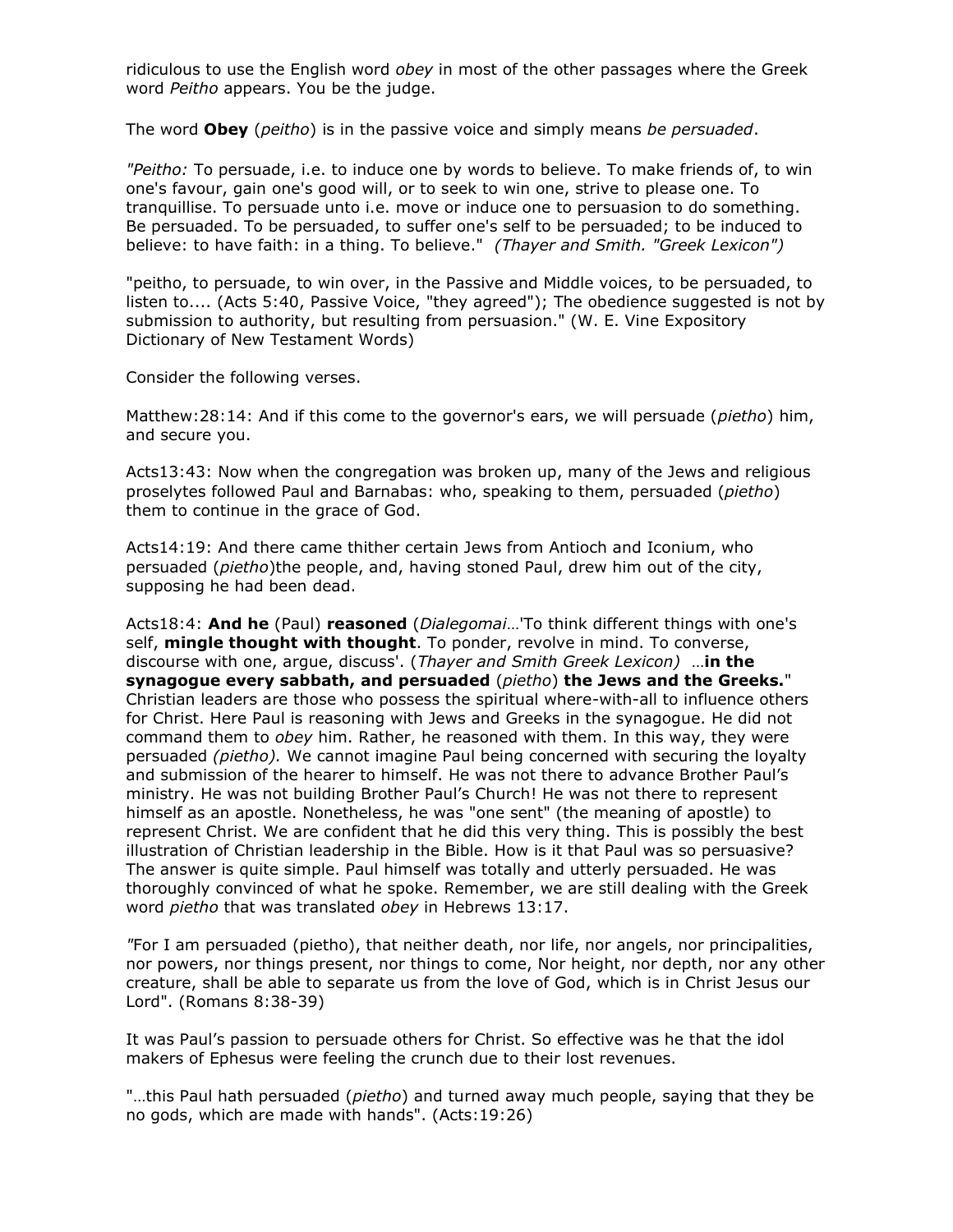When Paul stood before King Agrippa reasoning with him, he was so convincing that Agrippa's response was"Almost thou persuadeth (*pietho*) me to be a Christian" (Acts 26:28).

From time to time, Paul expressed his confidence in other brothers in Christ. Here is one such instance.

"And I myself also am persuaded (*pietho*) of you, my brethren, that ye also are full of goodness, filled with all knowledge, able also to admonish one another." (Rom:15:14)

Here are a few more scriptures where the Greek word (*pietho*) was translated *persuade* or *persuaded*.

2Corinthians 5:11: Knowing therefore the terror of the Lord, we **persuade** (*pietho*) men; but we are made manifest unto God; and I trust also are made manifest in your consciences.

Galatians 1:10: For do I now **persuade** (*pietho*) men, or God? or do I seek to please men? for if I yet pleased men, I should not be the servant of Christ.

2Timothy 1:5: When I call to remembrance the unfeigned faith that is in thee, which dwelt first in thy grandmother Lois, and thy mother Eunice; and I am **persuaded** (*pietho*)that in thee also.

2Timothy 1:12: For the which cause I also suffer these things: nevertheless I am not ashamed: for I know whom I have believed, and am **persuaded** (*pietho*) that he is able to keep that which I have committed unto him against that day.

Hebrews 6:9: But, beloved, we are **persuaded** (*pietho*) better things of you, and things that accompany salvation, though we thus speak.

The Greek word *pietho* speaks of God-given grace to effect change. "A man can receive nothing, except it be given him from heaven." (John 3:27) *If a man possesses Godgiven influence, he has no need, nor desire, to demand obedience.*

We find a great illustration of this in the life of Peter. God gave Peter a dream that shook his belief-system to the core. God sent him to the house of a devout Gentile to declare the gospel. When he returned to Jerusalem, those of the circumcision, who clung to the teachings of Judaism, contended with him, saying, "You went into uncircumcised men and ate with them." (Acts 11:3). What can we learn from Peter's response? Did he remind them that he was an apostle, i.e., "God's Anointed"? Did he ignore them as though he were above such questioning? Was he short with them? No to all the above. There is not a hint of offense in Peter's response. He treated them with the utmost respect, explaining in detail the events leading up to his trip to the household of Cornelius the centurion. Peter persuaded them to the degree that his critics were silenced and began to give glory to God. Peter did not demand blind consent. Because of the grace and humility Peter handled this situation with, what potentially could have caused a great schism in the Jerusalem Church resulted in an occasion for glorifying God. This story profoundly reveals Peter's posture toward the rest of Christ's disciples. He did not see himself as above question nor above those who questioned him. He simply exercised godly influence and those who heard him were persuaded.

Most abuses are the result of men trying to force their preconceived ideas on others by the use of mistakenly perceived power, without the slightest means of grace.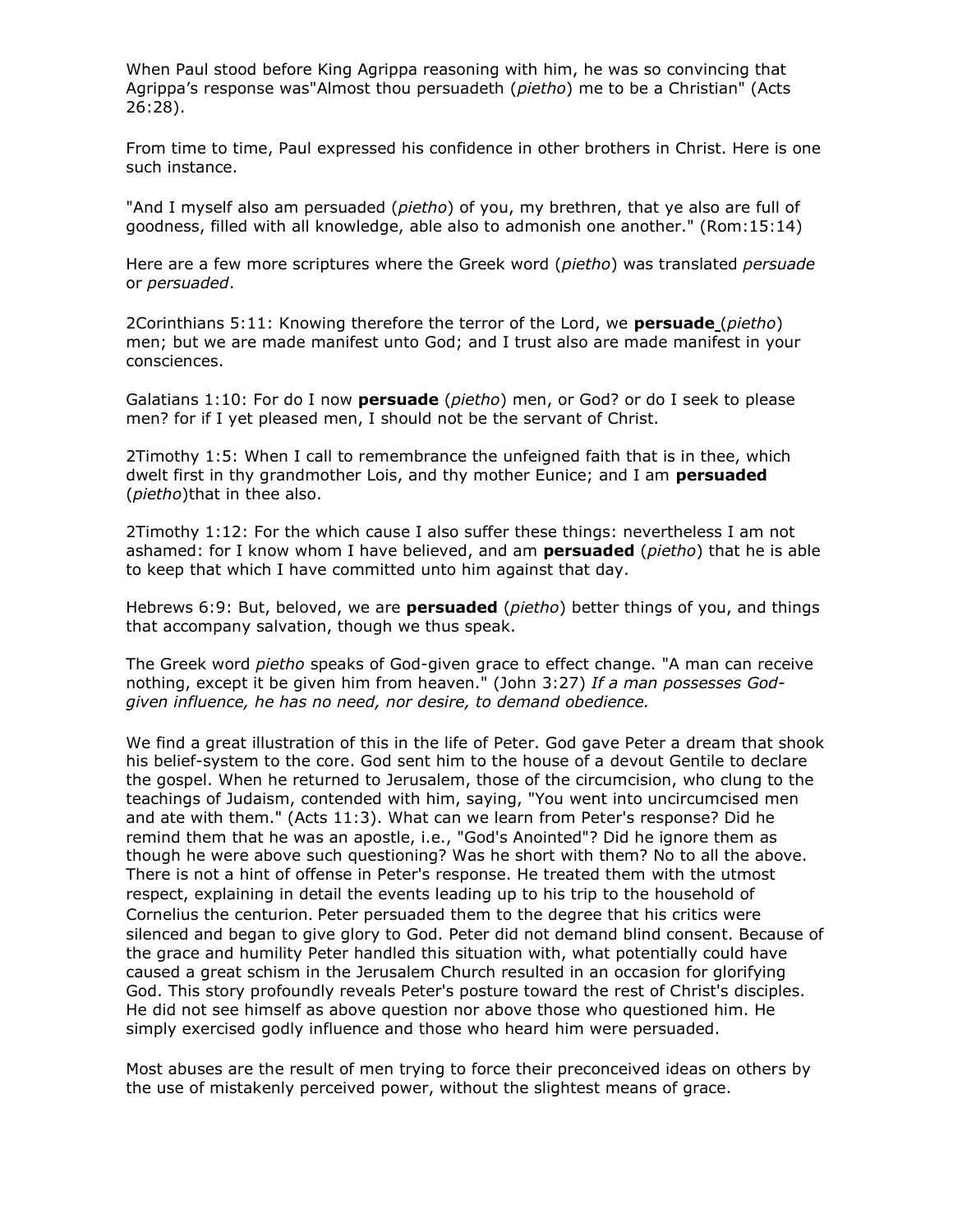What about this word *submit* in Hebrews 13:17? "… submit yourselves: for they watch for your souls."

We have heard the words *submit* and *submission* over the last thirty years in relationship to those who desire to make disciples of Christ by the overt power of their own wills. We have also heard men teaching that wives are to submit to their husbands, even the ones who are physically and mentally abusive. Consequently, the words *submission* and *submit* have left a foul taste in the mouths of most Christians because of the abuse in the church.

The Greek word that was translated *submit* in verse seventeen above is *hupeiko* it simply means *yield.* It is closely related to *hupotasso,* of which we will speak more shortly. *Hupeiko* in no way infers any kind of outward force being placed on the person yielding. It is a voluntary act in this case of a person yielding to those who truly care about them in godly love. In the body of Christ you cannot demand that someone submit to your authority. If you do, it proves that you really do not have authority. He is not fit to lead who is not capable of guiding.

The following translation comes closest to capturing the true meaning of Hebrews 13:17.

"Be persuaded by your leaders, and be deferring to them, for they are vigilant for the sake of your souls, as having to render an account, that they may be doing this with joy, and not with groaning, for this is disadvantageous for you." (Hebrews 13:17 - Concordant Literal New Testament)

As you can see, there is nothing in this verse that would imply super-ordination or hierarchy.

The third most favorite verse of those who desire to rule over the *ekklesia* of Christ is found in Hebrews chapter thirteen verse twenty-four.

Salute *(to draw to one's self)* all them that have the **rule over you**, and all the saints. They of Italy salute you. (Hebrews 13:24, KJV).

The Greek word *hegeomai* is once again translated *them that have the rule over.* This is not a translation but a redefinition of one Greek word. Another important thing to note here is that this letter was not written to the *hegeomai,* but to the *ekklesia* as a whole. This is in direct conflict with modern leadership theory, where it is considered inappropriate to write anything, especially something as doctrinal as this letter is, without going through the chain of command, i.e., the ones who are ruling over and who censor all such documents for correctness.

Along these lines Norman Park wrote,

"The Apostle Paul's example in writing to the churches in Galatia and Corinth is in direct conflict with modern elder theory. There were serious doctrinal, fraternal, and disciplinary problems in both places. Yet, Paul did not write the elders to straighten out these problems, he wrote the members and put the burden on the many. It is highly significant that in his letters Paul practically never mentioned elders. He looked to congregational responsibility and congregational action. Once more we note in modern "eldership" theory, Paul's appeal to congregational autonomy is an example to be avoided. It has been replaced by eldership autonomy." *(Dr. Norman Park Jesus Versus "The Eldership")*

As you can see these passages have nothing to do with obeying mere men who desire to control and rule over God's heritage from their pseudo offices like so many Gentile kings. What they DO refer to is following the godly example of those who have paid with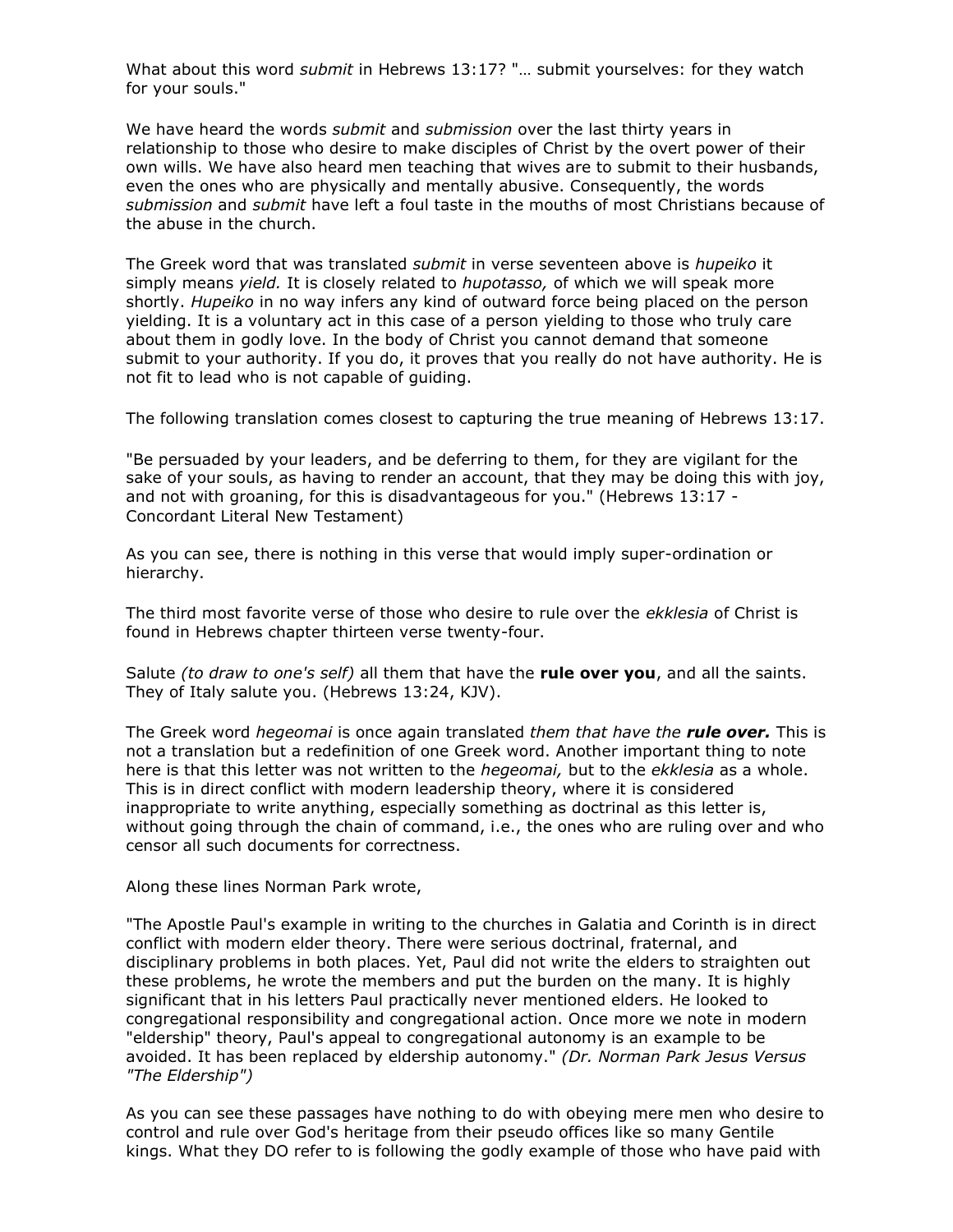their lives and those who continue to lay down their lives, exemplifying the servant Christ before His saints. There is a big difference!

#### *Submit*

Nowhere in all the scriptures is the *ekklesia* referred to as an army. The mistaken idea that God governs His family in a military manner has been the source of much sorrow and abuse. To view God's family in a military sense logically implies rank. Rank is someone ruling over someone else, outranking them.

"Likewise, younger ones, be subject (*hupotasso*) to older ones, and all being subject to one another. Put on humility. For God resists proud ones, but He gives grace to the humble." (1 Peter 5:5 MKJV - Green)

#### Strong defines *hupotasso* as follows,

"Hupotasso: A Greek military term meaning, "to arrange [troop divisions] in a military fashion under the command of a leader." In non-military use, it was "a voluntary attitude of giving in, cooperating, assuming responsibility, and carrying a burden." (Strong's)

The Greek word *hupotasso* has a military and a non-military usage. They are as different as night and day. The one speaks of submission to a commander, while the other speaks of the willing deference of a loving family.

According to Kenneth S. Wuest, "The word *proud* (in the above verse) is the translation of a Greek word which means literally *to show above*, and thus describes the proud person as one who shows himself above others. The word *humble* is the translation of the Greek word rendered *lowly* in Matthew11:29, where it describes our Lord's character. The word is found in the early secular documents where it speaks of the Nile River in its low stage in the words, 'it runs low.' The word means 'not rising far from the ground.' It describes the Christian who follows in the humble and lowly steps of his Lord."

In his "Fuller Translation," Wuest translated 1Peter 5:5 as follows. "Moreover, all of you, bind about yourselves as a girdle, humility toward one another, because God opposes himself to those who set themselves above others, but gives grace to those who are lowly."

Contrary to popular opinion, Peter is not asking the believers to submit to a hierarchical rank and file. Nor is he, as some suppose, accusing those who refuse to submit to such ecclesiastical overlords of being rebellious or proud. Pride is NOT the act of nonsubmission to a hierarchy. It is the act of ignoring Christ's lowly example and exalting one's self above others. Pride is not the refusal to *come under* but an ambition to *rise above*. Even though Jesus was God, He did not seek to rise above men. Pride is the act of setting oneself above others, not the refusal to submit to those who have wrongfully done so. Humility then is embracing the lowliness of Christ, who, although He was God, humbled himself and made Himself of no reputation. If humility is to make oneself of no reputation, what then is pride?

Even Paul would not elevate himself above others.

"Not for that we have dominion over your faith, but are helpers of your joy: for by faith ye stand." (2 Corinthians 1:24)

## *A Lesson from our Past*

In the early 70s there was a movement called Discipleship. The leaders of this movement were sincere, upright and godly men. However, they collectively missed God's mark. Embracing the military usage of Greek words like *hupotasso*, they carrying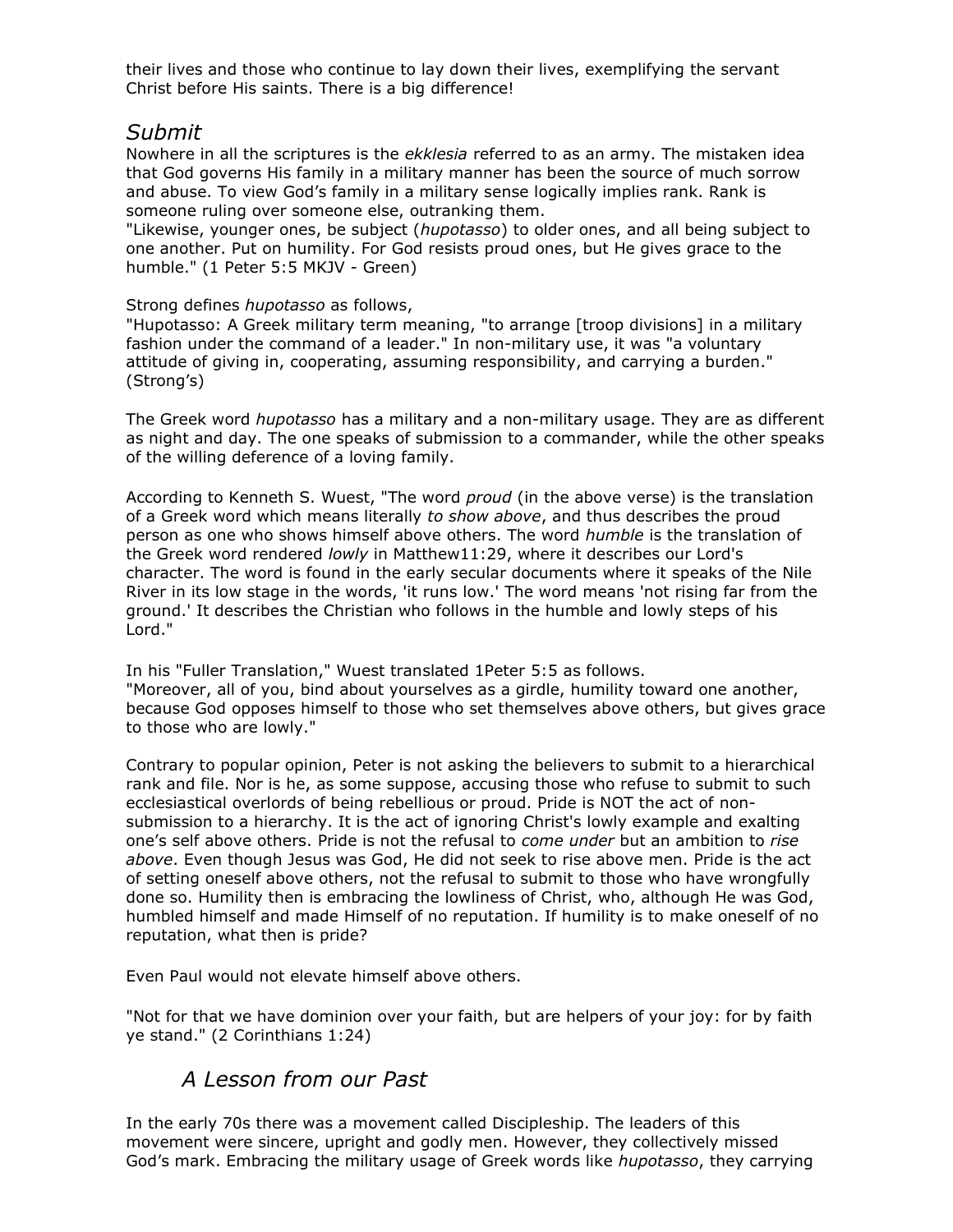their newfound philosophy to its logical conclusion. The result was a sheepfold that strangely resembled a concentration camp. In some cases, the most mundane daily decisions of the faithful were abdicated to someone called *my shepherd*. They also ascribed to this man the title of Covering, saying of him, "He is my covering." They spoke of the Pillars of Heaven, headship, the covering, delegated authority, kingdom taxes and covenant loyalty. These things, taught in a military, hierarchical context, served as walls to confine those who submitted. Consequently, many forfeited freedom itself, only to discover at last that their trust was misplaced. There are many Christians still reeling from the residual affects of this twisted teaching. Many still don't understand what happened to them. All they know is that they trusted men who were in control and were hurt.

One of these leaders, whom we still hold in high regard for his humility and honesty, in the aftermath of this experiment gone awry, said,

"Discipleship was wrong. I repent. I ask for forgiveness... discipleship resulted in unhealthy submission resulting in perverse and un-Biblical obedience to human leaders… for the injury and shame, I repent with sorrow and ask for your forgiveness." (Bob Mumford)

In a publication entitled *The Raleigh World, Steve Eastman writes of Bob's current posture toward the errors of the past.*

"Bob Mumford is perhaps best known for the Discipleship teaching he practiced along with the other members of Christian Grown Ministries in the 1970's. He admits **the old teachings were often implemented in a militaristic manner** on the local level. 'That became the whole control issue and it, itself, promoted the eternal childhood of the believer.'"

In 1977, Michael Harper insightfully expressed his concerns regarding the discipleship movement in his book entitled *Let My People Grow.*

" The master-disciple relationship is, of course, used frequently to describe the relationship that Jesus had with others on earth, and, therefore, can equally describe our relationship to the Lord today. . . . But it is never in the New Testament used to describe the relationship which Christians have with one another. . . . It is best not to use the "discipling" terminology at all. Not only is it biblically unsound, but it also injects into this area an authority factor which is inappropriate."

Why are men so eager to repeat the mistakes of the past? Someone said, "The definition of insanity is doing the same thing over and over again, expecting a different result." In spite of the injury and shame that occurred in the discipleship movement, a new generation has been deceived into thinking that, with a few alterations, they can get it right this time.

It is apparent that many Christians, while viewing Christ in his glorified ruling position, seated next to the Father, have forgotten his earthly example as a servant. They have forgotten his words, "As the father has sent me so send I you." He has been given a name above every name, but **we have not**. We are not kings, in spite of the fact that we are children of the King. All authority is His, not ours. He has given us authority over all the works of the enemy, but that authority is attached to His name, not ours. Moreover, He has given us that same authority to serve others just as He did. It is not an authority to rule over, but authority to serve. Do not be deceived! He did not come serving, only to leave in his absence the stark anti-type of a ruling clergy.

In Mathew 28:18 the Lord said "*All* authority *has* been given me in heaven and upon earth." (Italic's mine) Note the word *all* here. This does not give any place for men to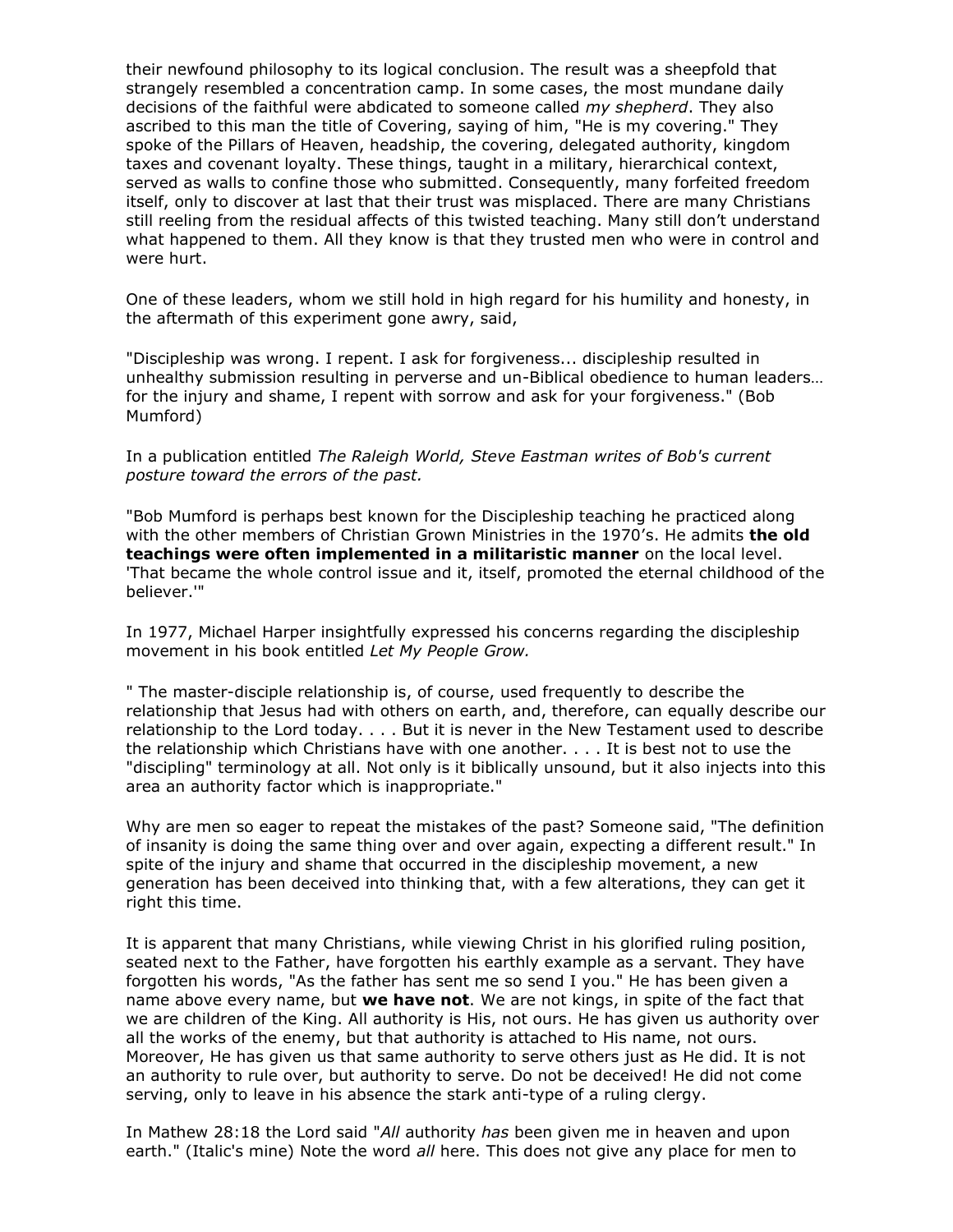have ownership of any authority. It is true that the Lord Jesus lives in each one of His believers and so His authority may pass through us at times, but it is not permanently ours. Nor does the Lord even give it out as a rental! This is why the scripture says we must submit to one another in the fear of Christ because authority can and does express itself from time to time in and through the words and deeds of fellow believers in the Body relationship. (Sometimes it flows without their even knowing it!) But our obedience is not to any mere member of the body. Our obedience is to the Head, and only Jesus Christ is the Head!

In a Christian context, the Greek Word *hegeomai*, meaning *to lead, to go before, to be a leader*, does not carry the connotation of ruling over. What is true leadership? It is nothing more than going on ahead.

Again, let us look to our divine model of leadership.

"For it became him, for whom are all things, and by whom are all things, in bringing many sons unto glory, to make the captain of their salvation perfect through sufferings." (Hebrews:2:10)

#### **"… That prince who was to lead them into salvation." (Knox)**

The word *captain* (author) describes one who goes ahead to prepare the way. It speaks of one who is a leader in a horizontal row or file, a captain riding on ahead, into the jaws of death.

We must have our minds renewed to view leadership as going on ahead, rather than presiding above. Do we walk the path, or, rule the roost? Are we going on ahead or attempting to be the head? If we are following the captain, we will inadvertently lead, but we will not lord over the faith of others nor exercise authority and dominion upon them.

# *Chapter 3*

## *Two Models of Leadership*

*1.) H O R I Z O N T A L 2.) V E R T I C A L*

*Horizontal leadership* is going on ahead, following the captain of our salvation, out in front of the flock, leading or guiding, not driving them from behind. *Vertical leadership* is one person presiding over another. The very word *over* creates a mental picture of one above, and another beneath. One involves climbing up the ecclesiastical ladder of success, while the other is simply following on to know the Lord and assisting others along the way. Jesus gave us the first and only model of horizontal leadership. It was so radical in comparison to the vertical that without divine help the disciples could not imagine such a thing. The vertical, pecking-order model of leadership has no place in the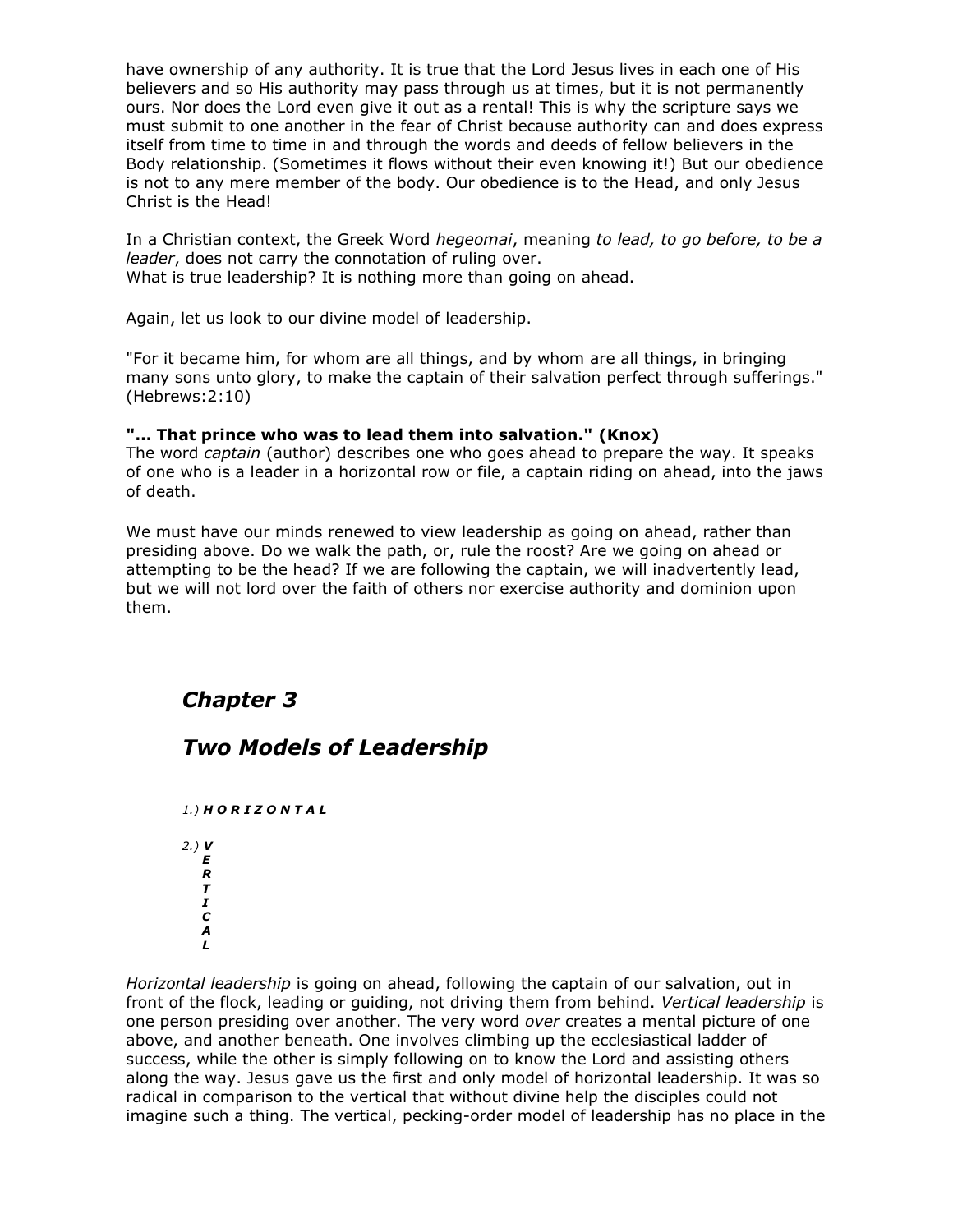Christian community. Referring to this vertical model, Jesus said; "But you shall not be so…"

"And there was also a strife among them, which of them should be accounted the greatest. And he said unto them, "The kings of the Gentiles exercise lordship over them; and they that exercise authority upon them are called benefactors. But ye shall not be so: but he that is greatest (*meizon*) among you, let him be as the younger; and he that is chief (*hegeomai*), as he that doth serve (*diakoneo*). For whether is greater, he that sitteth at meat, or he that serveth? is not he that sitteth at meat? but I am among you as he that serveth (*diakoneo*)." (Luke 22: 24-27)

The Greek word *meizon* here translated *greatest* simply means *older*, or *senior*. Those who have gone ahead in age have usually gone ahead in experience, and so have much to teach. Here Jesus is contrasting the relational and social guidance of elderly family members to the kings of the Gentiles who exercised lordship over. He even takes it one step further in saying that the elderly of the family should willingly become as the younger, that they should become servants. So not only were they not to be like the kings of the Gentiles but they were also not to posture themselves as heads of the family. They were to be as the youth, or servants in the family.

So in answering the strife of which one of them would be the greatest, Jesus brought the disciples two giant steps down. He reduced them from kings, to elders, and from elders to household servants. Consider what that must have done to their egos!

Hear us dear reader! Jesus said, "It shall not be so among you." This is an emphatic statement in the Greek. "It cannot be so among you!" What is the Father's norm for his family? What *shall* be so among us?

John Wesley gives us our answer,

"But ye are to be benefactors to mankind, not by governing, but by serving".

Here are a few scriptures for your perusal. You be the judge. Did Jesus endorse the vertical hierarchical model of leadership or the horizontal form?

Then he said to them, "Anyone who welcomes a little child like this on my behalf welcomes me, and anyone who welcomes me welcomes my Father who sent me. Whoever is the least among you is the greatest." (Luke 9:48) (*The New Living Translation*)

Therefore, anyone who becomes as humble as this little child is the greatest in the Kingdom of Heaven. (Matthew 11:4) (*The New Living Translation*)

Don't ever let anyone call you 'Rabbi,' for you have only one teacher, and all of you are on the same level as brothers and sisters. And don't address anyone here on earth as 'Father,' for only God in heaven is your spiritual Father. And don't let anyone call you 'Master,' for there is only one master, the Messiah. The greatest among you must be a servant. But those who exalt themselves will be humbled, and those who humble themselves will be exalted. (Matthew 23:8-12 *The New Living Translation)*

Also consider the following quote.

"Of how little avail has this condemnation of "lordship" and vain titles been against the vanity of Christian ecclesiastics?" *(Author unknown)*

*Love's Gentle Persuasion or Forced Orthodoxy*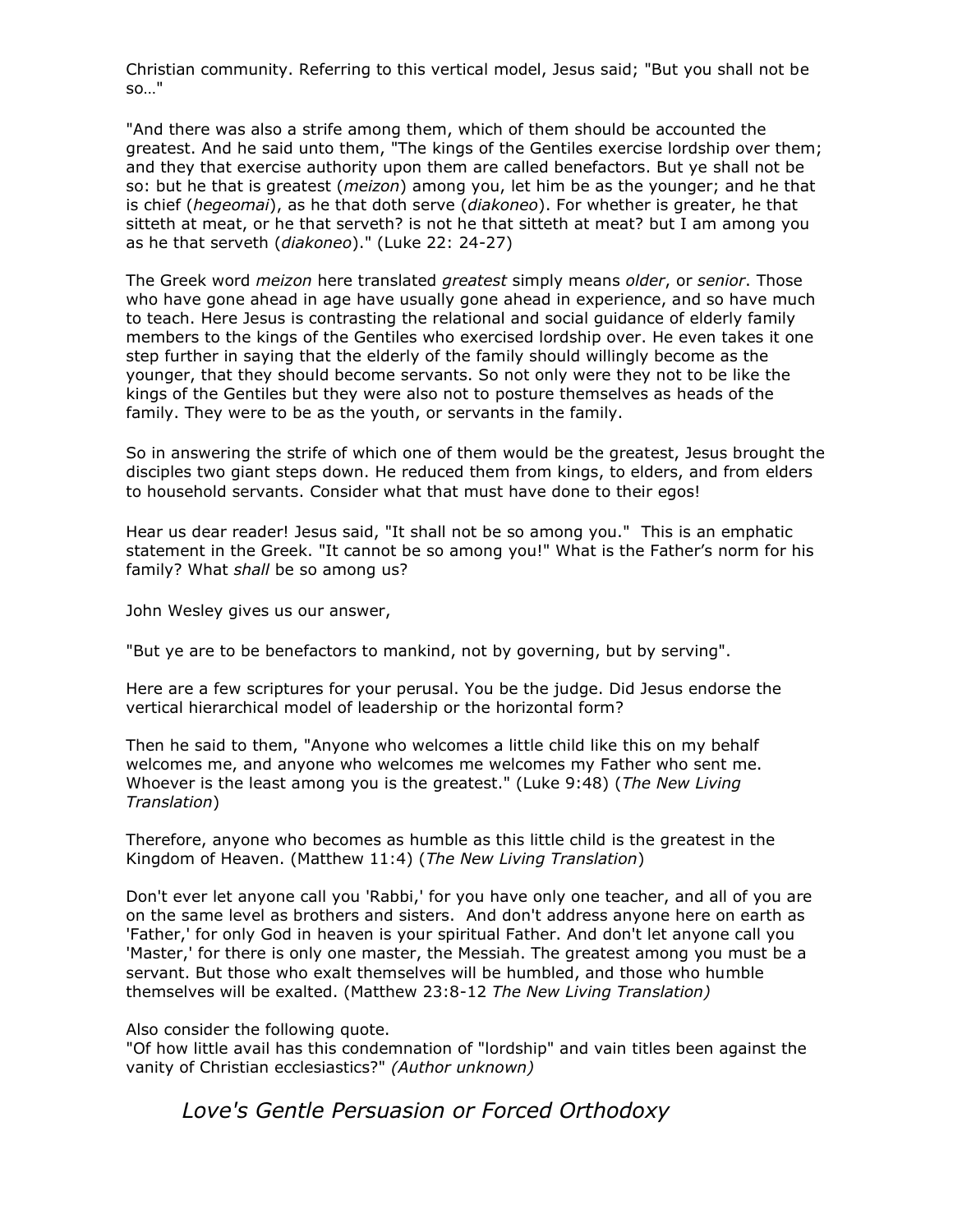In our society, we incarcerate parents who use their children as objects for sexual gratification, serving themselves at the child's emotional and physical expense. In the institution called the church (note: we do not refer to the body of Christ here) a similar condition exists. The abuses are much more subtle, but equally painful. The heart is ravished, not the body. The predators who continue to inflict untold pain upon God's Children are not locked up but praised and esteemed instead. I (George) have stood beside the victims; I have witnessed their tears. I heard them say, "I feel like I've been raped!" How else should they have felt? They had been violated. They were expected to perform without being truly loved. They had become the playthings of ambitious overlords, who cast them off when they failed to perform up to expectations.

Even God himself will not violate the wills of men. He is set to win them by love. "For God so loved the world that He gave his only begotten Son…" This shows the depth of God's commitment and love toward us. Jesus laid down his life as the evident token of that love. Upon this backdrop, how is it that men, purporting to be leaders in Christ's church, should do spite to the very Spirit of Christ by resorting to tyrannical means to secure obedience? In an attempt to police a forced orthodoxy, they violate the very sanctum that God has made off-limits to all but love's persuasion. Obedience for any other reason than love is unacceptable to God. God beckons, He woos, but He does not force. Forced obedience is something akin to rape, - entering or thrusting oneself upon another without invitation. Imposing one's will and desires upon the unwilling is our definition of tyranny. It is also the definition of rape.

We find a prime example of forced orthodoxy in 3 John 1:9-10. A man by the name of Diotrephes sought to impose himself and his will upon the Body of Christ, seeking the preeminence that only rightly belongs to Christ – the One True Head of the body. John wrote:

"I wrote unto the church: but Diotrephes, who loveth to have the preeminence among them, receiveth us not. Wherefore, if I come, I will remember his deeds which he doeth, prating against us with malicious words: and not content therewith, neither doth he himself receive the brethren, and forbiddeth them that would, and casteth them out of the church."

Here we have the first sign of apostasy. A man raised himself up, desiring the preeminence, casting brothers who did not go along with his overt grab for power out of the church. This sounds like the first denomination to us. John wrote something to the congregation, not to a select team of leaders but to all of the *Ekklesia*, but the one desiring to be first intercepted it. I am sure as John was writing this, the words of Jesus were echoing through his mind, **"Whosoever will be chief among you, let him be your servant."**

Even Jesus Himself does not use this kind of control over His church! In John chapter ten we see His opened handed kind of leadership.

"I am the door. If anyone enters by Me, he will be saved, and will go in and out and find pasture. "The thief does not come except to steal, and to kill, and to destroy. I have come that they may have life, and that they may have it more abundantly." (John 10:9- 10, NKJV).

Did you get that? Jesus is a door! Doors not only let people in, but let them out as well. "…and [they]will go in and out and find pasture." Jesus came to set the captives free and to break every yoke of slavery. Contrast that with the following verse, "The thief does not come except to steal, and to kill, and to destroy." There is nothing here about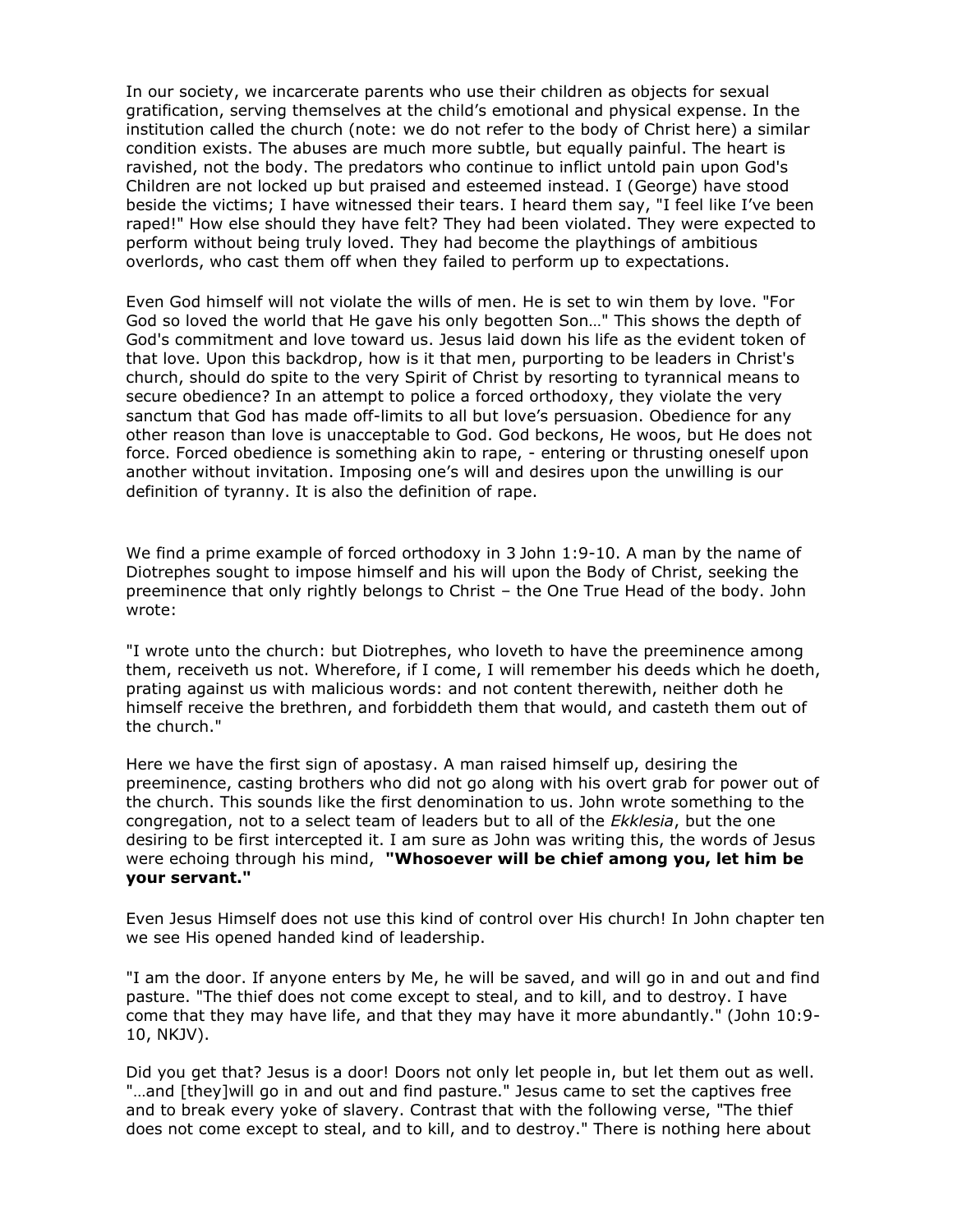giving or creating life, but rather exerting overt and illicit power. The way of the thief is bondage and death.

How often have you heard it preached from the pulpit that you were not to go elsewhere to be fed, but you were to stay put for your own good? We have heard it many times. This sectarian spirit is not the Spirit of Christ, who is so confident in the liberty He gives HIS sheep that He readily leaves the 99 and seeks out the one that goes too far astray.

True leadership in His kingdom is very open handed. His sheep are completely confident that no one shall pluck them out of His hand. The parable of the Prodigal Son is a wonderful example of a father who not only allows his son to leave, but gives him his inheritance when he asks for it. He knows that holding the son captive against his will is the sure way to lose him. He believes that once the son has seen the final fruit of his rebellion, he will come back to the one who truly loves him. Anyone who does not truly love Jesus' sheep does not have this kind of confidence. Do you want to see a body grow? Love builds up.

"Rather, speaking the truth in love, we are to grow up in every way into him who is the head, into Christ, from whom the whole body, joined and knit together by every joint with which it is supplied, when each part is working properly, makes bodily growth and upbuilds itself in love." (Ephesians 4:15-16, RSV).

## *What is this thing called "the church"?*

Note at the outset that there is no biblical justification for the institutionalized version of Christianity that now covers the globe. In fact, there is no pattern in the scripture for setting up a church institution of any kind.

The model for the current church is a mixture borrowed from the governmental style of the *kings of the Gentiles* and the corporate structures of today's business world. It provides the mechanism for controlling the people and keeping them submissive to the institution and its clergy/kings/CEO's. Today, the church infrastructure provides these benefactors with employment and power. They are paid for their services just like the employees of any other business or organization. With one exception: they often set their own salaries. This is what T. Austin Sparks called "the present disorder."

We should note here that Paul referred to these rudimentary principles of religion as "the world."

"But far be it from me to boast save in the cross of our Lord Jesus Christ, through whom [the] world is crucified to me, and I to the world. For [in Christ Jesus] neither is circumcision anything, nor uncircumcision; but new creation." (Galatians 6:14-15)

The word "*world"* here is a translation of a Greek word *kosmos*, which means *a system*. In context, Paul was speaking of the religious system at that time. We are not being trite when we say, Christianity is NOT a system, it is not of the *kosmos*/world. Christianity is a person and that person is Christ! Although Judaism and the law originated with God, in the hands of the enemy it became a system used to usurp and distract mankind from God's eternal purpose in Christ and was even used to crucify the very Offspring of God Himself. The same is true of the Christian system where the fruit of living union with Christ, the Vine, has been supplanted by a codified and systematized "Christianity." This is the sad world to which all true believers are DEAD. For they are not preoccupied with principles or Christian ethics but are new creations living by the spirit of life in Christ Jesus.

Hence the true church is a living organism, NOT an institution or system. It is NOT of this *Kosmos*.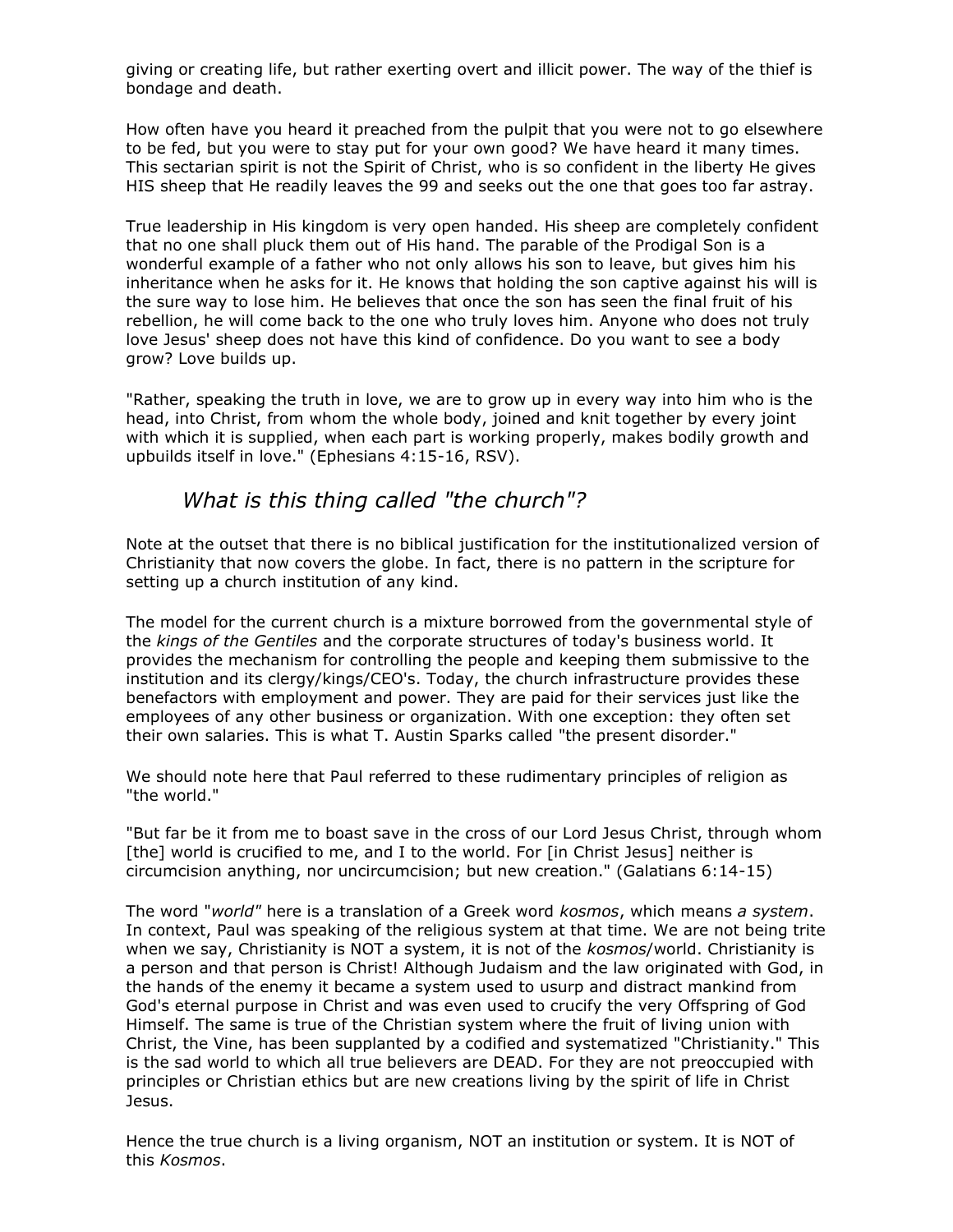# **Chapter 4**

## **The Example of Christ**

The example of Jesus is the most powerful argument against the idea of a ruling clergy. Did he model one thing, only to build another? We think not! Did He come serving only to elevate His anti-type later? The spirit of antichrist speaks not only of anything that replaces Christ, but also of what is the opposite of Him. Christ's likeness in a thing determines its legitimacy. Does it reflect Him or not? If not, it is not His and it is most certainly against Him. As it is the Father's will that His Son might fill all things, whatsoever does not reflect him, is most certainly not His. If it is not His doing, reflecting His image, His character, is it then His workmanship, His *ekklesia*?

Christ came as a servant. His servanthood is the new standard of greatness in the kingdom of God.

"But Jesus called them unto him, and said, Ye know that the princes of the Gentiles exercise dominion over them, and they that are great exercise authority upon them. But it shall not be so among you: but whosoever will be great among you, let him be your minister; And whosoever will be chief among you, let him be your servant: exactly like the Son of man came not to be served, (diakoneo) but to serve, (diakoneo) and to give his life a ransom for many." (Mt.20:25-28)

Here Jesus is contrasting the idea of Gentile *ruling* with *serving*, the idea of dominion and authority over others is contrasted by His own example. He did not come to demand service, as a king, but to serve. The example of Christ cries no! A thousand times no! *"It shall not be so among you!"* Historically, the church has looked nothing like the serving messiah. It has traded the servant's towel, for clerical robe and is above the washing of feet, as kneeling has become so far beneath the priestly and kingly status of its clergy. How far we have fallen from the divine standard only God fully appreciates.

Forgive us Father, for ever wanting other than Your Son as our example, our Divine mandate! Set before our eyes the image of the Lord of heaven on his knees serving. Washing the road-weary feet, dirty, perhaps smelly. Love constraining. Love bowing low. Love wrapped in a servant's towel (see John 13:1-18)!

This is what the first century elderly modeled. This is what they handed down. They were examples, not of some legal standard of perfection as modeled by a lofty priesthood who says to itself, "If Jesus is now ruling and reigning, then we can too." He has not left us to rule and reign, but to serve just as He did. He contrasted the servant leadership that He modeled, with that of the Scribes and Pharisees, comparing the heart motivation and outworking of each.

"The thief (the Scribes and the Pharisees of chapter nine) does not come except to steal, and to kill, and to destroy. I have come that they may have life, and that they may have it more abundantly." (John:10:10)

Jesus is making a comparison here. Thieves and robbers come to steal and take life. He came to give life. Here we see the glaring difference between the Pharisee/clergy and Jesus. Speaking to the scribes and Pharisees, Jesus said, "All that ever came (come) before me are thieves and robbers." (John 10:8)

"All that ever came before me are thieves and robbers. Abbott holds that the idea is, "All who came, not entering through the door, but claiming to be before me, having the precedence, independent of me, are thieves and robbers." This seems to harmonize with the context, and is probably the Savior's meaning. He included the Jewish rabbis, the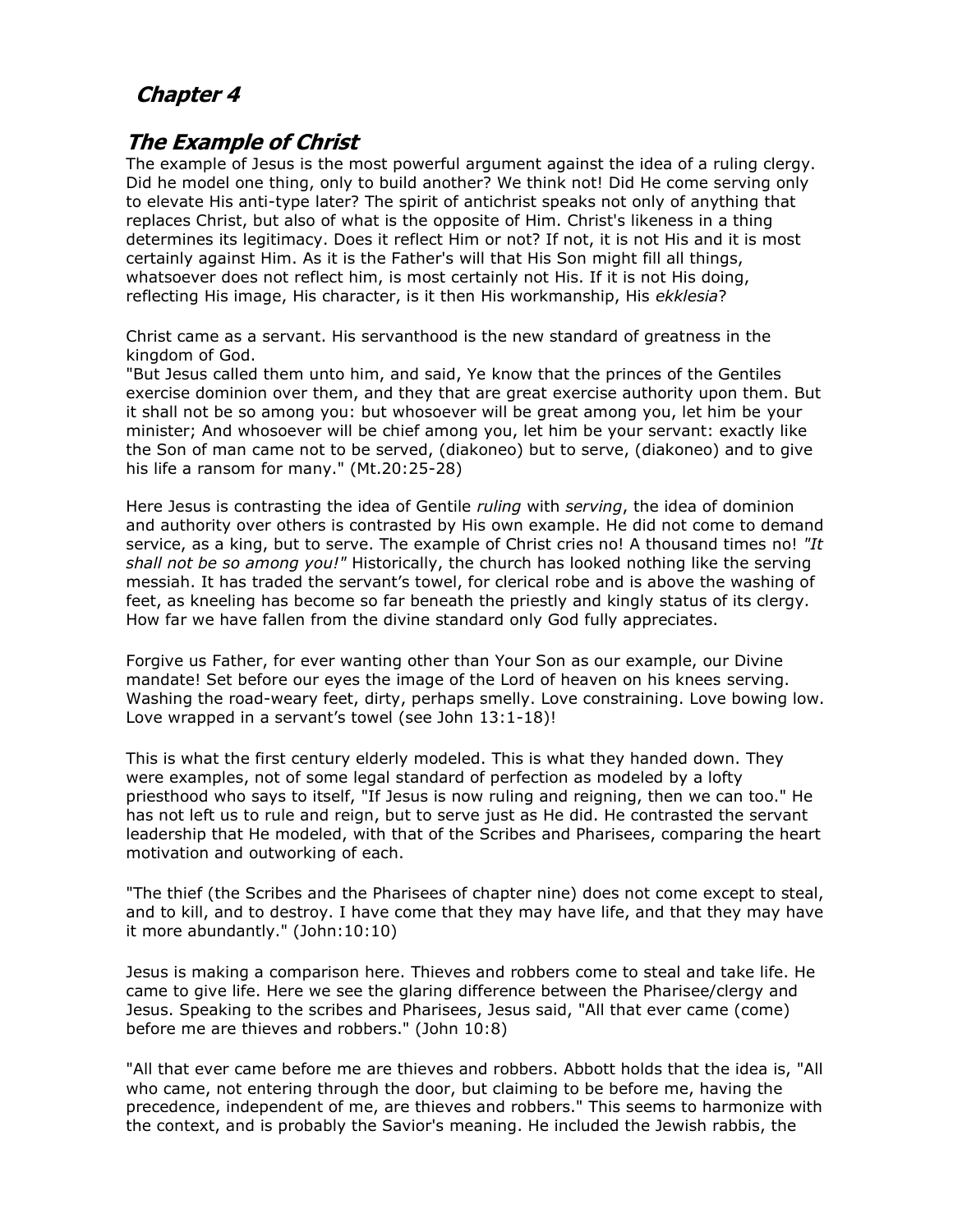Greek philosophers, the pretended prophets, and the "Infallible Pope." These all refuse to bow to his authority." (John 10:8 - The People's New Testament)

Such are hirelings who cared not for the sheep. (See verse 13.)

*"I lay down my life for the sheep,"* Jesus said, and history attests to the truth of it. Time is measured both before and after the servant life of Christ, as if to pause in reverence, separating what was BC, "before Christ," from what is AD *anno DominI,"In the year of our Lord."*

All who come before (pro) Christ, in His place of eminence, are the same as thieves and robbers, driven by ambition and self-interest. They were and are motivated by private ambition. The money is good. They love the recognition. They love the feeling of power and control. Jude warned, "These are hidden rocky reefs in your love feasts when they feast with you, shepherds who without fear feed themselves; clouds without water, carried along by winds; autumn leaves without fruit, twice dead, plucked up by the roots" (Jude 1:12). They are hirelings, shepherds feeding themselves. They flee when the sacrifice of caring for the sheep becomes too great.

Here is the hireling's test. If you can pass it, you may not be a hireling. Care for the sheep at no expense to the sheep. Don't receive a wage; do it for nothing. Go beyond that and serve Christ's sheep at your own expense. Do this for three years and you will have passed the hireling's test. You will be walking in the footsteps of greatness, the footsteps of the ONE who came to serve and lay down His life for His sheep.

Christ's sheep have been corralled, mistreated and imprisoned by thieves and robbers for the last 1700 years or more. Confined and abused, they have viewed the Father's greener pastures from afar. Beyond the walls of the sheep pen the green pastures beckon, but they must not go forth. They remember the stories, like urban legends told around a campfire, of the uncertain fate of those that left and never returned, and the horrors of the many and mysterious dangers lurking beyond the walls. Warned of the rebellion of feeding outside the confines of the sheep pen, and handed yet another stale liturgical biscuit, they whither away, somehow convinced it is their duty to so.

They say that if you put a grasshopper in a jar, at first he will hop and bang his head on the jar lid a few times. Finally, he will quit hopping. You can even take him out of the jar and put him back in the field, but he will never hop again for fear of bumping his head. So many in the church today are like that fabled grasshopper.

#### *A Shake-up in Judea*

His popularity was soaring, especially since the news of the miracle had spread abroad. To raise to life again a corpse that had been entombed four days, was unthinkable. The religious leaders, fearing the loss of their status, were charged with nervous energy. They were upset. "The world is gone after him," they said, as thoughts of murder filled their minds. Even Greeks came saying, "We want to see him, We would see Jesus."

The feast of Passover was at hand, and He must go, for this year the fulfillment of the feast would be dependent upon his participation. First, there was something he must do, something he desired very earnestly. He would draw away from the crowds, and gather the twelve, to eat the last Pascal meal; a meal teaming with types and shadows, the fulfillment of which were only hours away. He yearned to reveal the prophetic significance of this meal to His disciples, and it would soon be manifest before their eyes.

When Supper was over, Jesus got up from the table, and the disciples, thinking he was performing the usual ceremonial hand washing, kept their seats. But something was wrong. Why was Jesus straying from the traditional format? Perhaps He had grabbed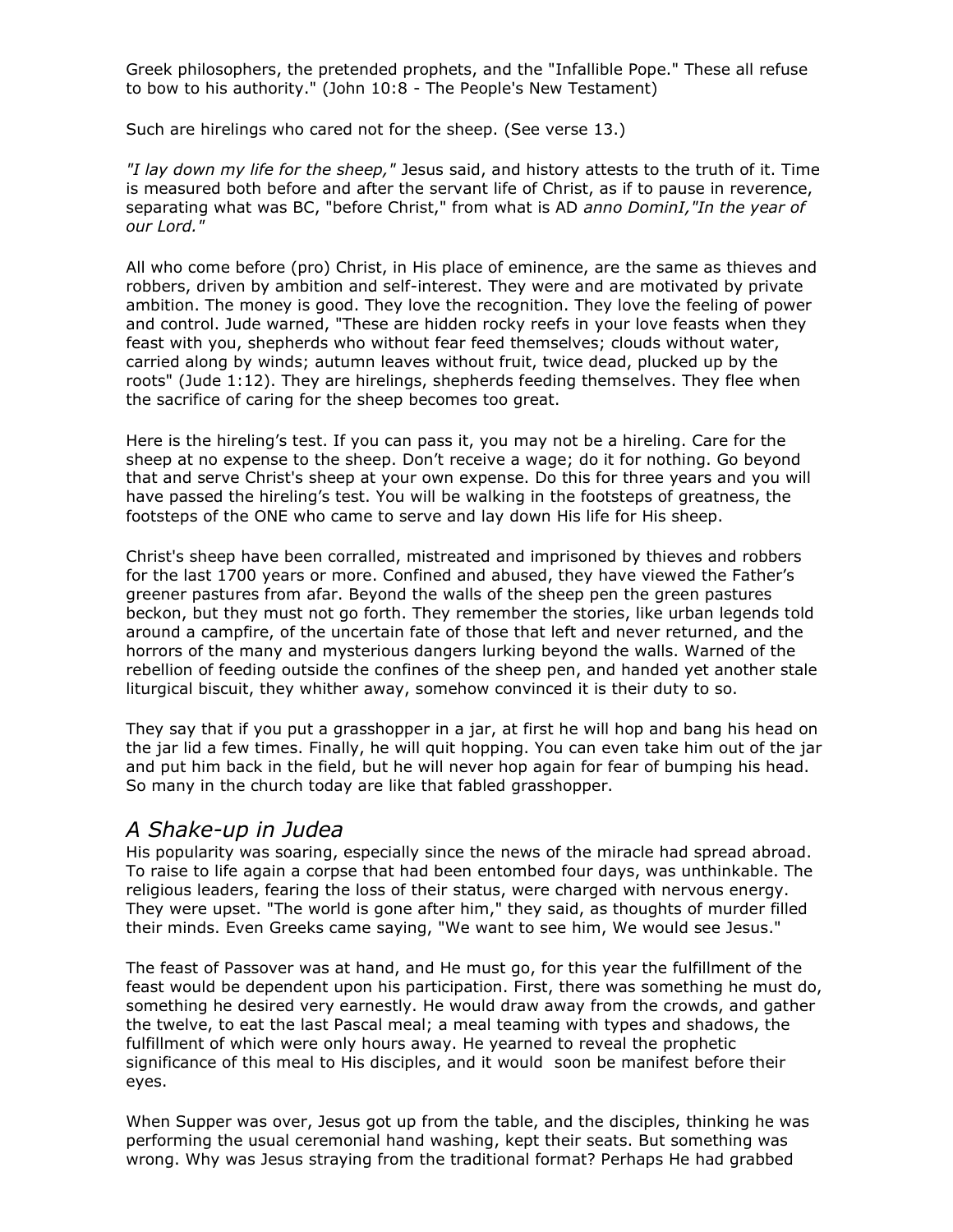that servant's apron by mistake. Why is He filling that water basin? There are servants for that! Now what is He doing? Why is He doing that? Surely not! He knelt before them One by one, until every dirty foot in the room was clean. Then He said, "Do you know what I have done to you?" They were speechless. Never before had they seen a King wash His servant's feet. They saw with their eyes what we can only imagine, "God with us," washing human Feet.

The model of leadership in the *ekklesia* is not the CEO but the household slave. For from His knees in the upper room, Jesus said, "For I have given you an example, that you also should do as I have done to you." (John 13: 15 WEB)

Father, set this example before us like frontlets between our eyes!

Jesus did leave us an example to follow - one that stands in stark antithesis to the current notion of Church Leadership. This model from heaven, like oil, will not mix with the waters of historic ecclesiastical despotism.

# *Conclusion*

# *"Let this mind be in you"*

It is interesting to note all the instances in which Jesus avoided even the appearance of the ruling class. From his birth to his grave, he chose the most humble means. He really was born in a barn. His baby clothes were swaddling clothes, mere rags wrapped about him. His crib was a feeding box for livestock. Common shepherds came to pay Him honor, while the local who's who chose to ignore His lowly birth. At the Jerusalem dedication, his parents could only afford a pair of turtledoves, or two young pigeons, which was the offering of the poor. He grew up in the household of a working carpenter in the lowest of all the towns in lowly Galilee. He made himself of no reputation. Isaiah prophesied that He had no form nor comeliness, nor anything about Him that would attract carnal men. That final week of His life on earth, He chose to ride into Jerusalem on a donkey, not as a conquering king on a great horse. He washed the feet of his disciples that last night. He died in the most shameful way possible, the death of a criminal with two common thieves, although He was innocent. They even buried His body in a borrowed tomb!

Those who posture themselves to rule have forgotten something very important, the mind of Christ. Christ, who was equal to God, did not cling to His prerogatives as the Son of God. On the contrary, he emptied himself, and took upon himself the slave's apron.

"Have this mind among yourselves, which is yours in Christ Jesus, who, though he was in the form of God, did not count equality with God a thing to be grasped, but emptied himself, taking the form of a servant, being born in the likeness of men. And being found in human form he humbled himself and became obedient unto death, even death on a cross." (Philippians 2:5-8 RSV)

". . . But the surest way for this to be a better world is for people to seek first the Kingdom of God and His righteousness. The model for Christian leadership in America today is not the entrepreneur, not the CEO - it is the suffering servant, Jesus Christ." *(Richard HalversonDear fellow believers, we invite you to pray with us, that God would inspire those with integrity of heart, like Tyndale, who are free from the ecclesiastical paradigm, to translate a new Bible, minus the old ecclesiastical words, so that this love story can no longer be used as a scepter of power in the hands of would-be kings.*